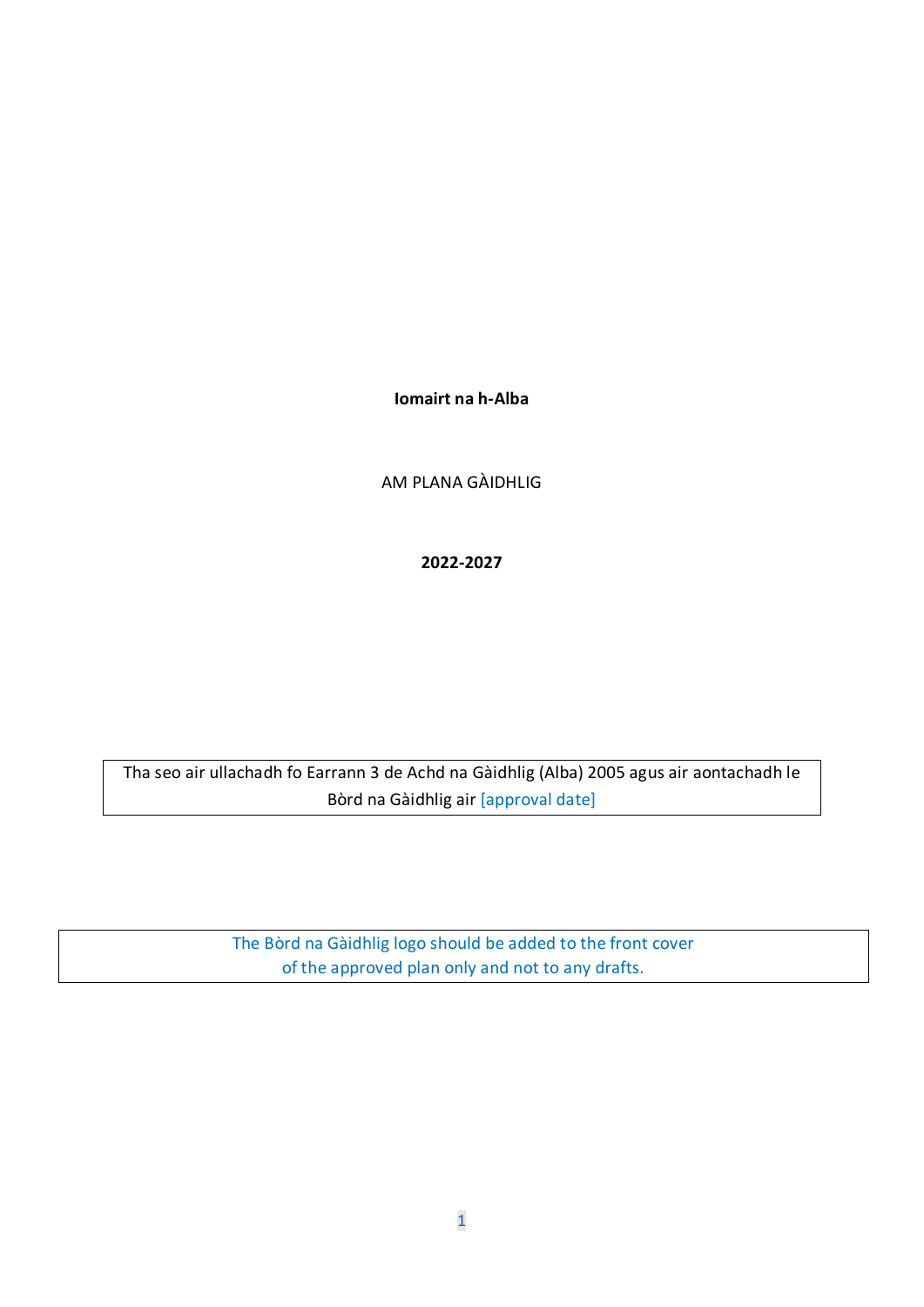# **Facal-toisich**

Tha a' Ghàidhlig na so-mhaoin chudromach do dh'Alba agus a' solarachadh suaicheantas an dà chuid aig an taigh agus thall-thairis.

Mar bhuidheann leasachaidh eaconamach nàiseanta na h-Alba, 's e ar dleastanas dèanamh cinnteach gu bheil sinn a' toirt an fheum as fheàrr à so-mhaoinean na h-Alba uile, gus an urrainn dhuinn cothroman fàis a chumail suas còmhla ri com-pàirtichean agus an leasachadh do choimhearsnachdan fad' is farsaing air feadh na dùthcha.

Mar sin, tha mi toilichte a' chiad Phlana Ghàidhlig aig Iomairt na h-Alba a chur an aithne dhuibh. Tha e air a leasachadh gus cur ris a' Phlana Ghàidhlig Nàiseanta 2018 - 23 a tha air fhoillseachadh le Bòrd na Gàidhlig, agus a' mìneachadh mar a bhios sinn a' dèanamh cinnteach à spèis co-ionann don Ghàidhlig mar don Bheurla, le bhith a' dèanamh tairgse ghnìomhach do theachdaichean agus a' taisbeanadh ar lèirsinn fad-amail agus ar dealas roinnleachdail don Ghàidhlig.

Aig cridhe ar Plana Ghàidhlig, tha àrd-amas a thaobh dèanamh cinnteach gu bheil cothroman co-ionann aig ar teachdaichean, luchd-ùidhe agus luchd-obrach uile, agus am mheudachadh as àirde fhaotainn do chomas eaconamach na h-Alba. Chan e a-mhàin gun cuidich seo le dèanamh cinnteach gu bheil sinn a' toirt an fheum as fheàrr às an t-so-mhaoin air leth seo, ach gun cuidich e le taic a chur ri ar n-àrd-amas gum bi comas aig gach neach ann an Alba cur ri agus buannachd fhaotainn à fàs eaconamach.

Tha am plana a' co-thaobhadh gu h-iomlan leis an speactram fharsaing co-cheangailte ri ar gnìomhachdan leasachaidh eaconamach a tha ag amas air taic a chur ri ath-shlànachadh eaconamach uaine ùr-ghnàthachail, a' togail air an iomadachd agus air neartan muinntir, àiteachan is gnothachasan na h-Alba.

Mar a dh'fhoillsicheas sinn ar plana, togaidh sinn gu gnìomhach air obair ar com-pàirtichean air feadh Alba a thaobh cleachdadh a' chànain a mheudachadh le barrachd dhaoine, nas trice agus ann am barrachd shuidheachaidhean, agus tha sinn a' coimhead air adhart ris na h-atharrachaidhean deimhinneach sin fhaicinn a bheir iad gu eaconamaidh na h-Alba, agus barrachd luchd-labhairt na Gàidhlig gan comasachadh le sgilean, eòlas agus dìoghras gun choimeas a chleachdadh gus an cur a dh'ionnsaigh dùthaich nas soirbheachail, nas seasmhaich agus nas in-ghabhalaich.

Adrian MacGillEasbaig

Àrd-Oifigear Iomairt na h-Alba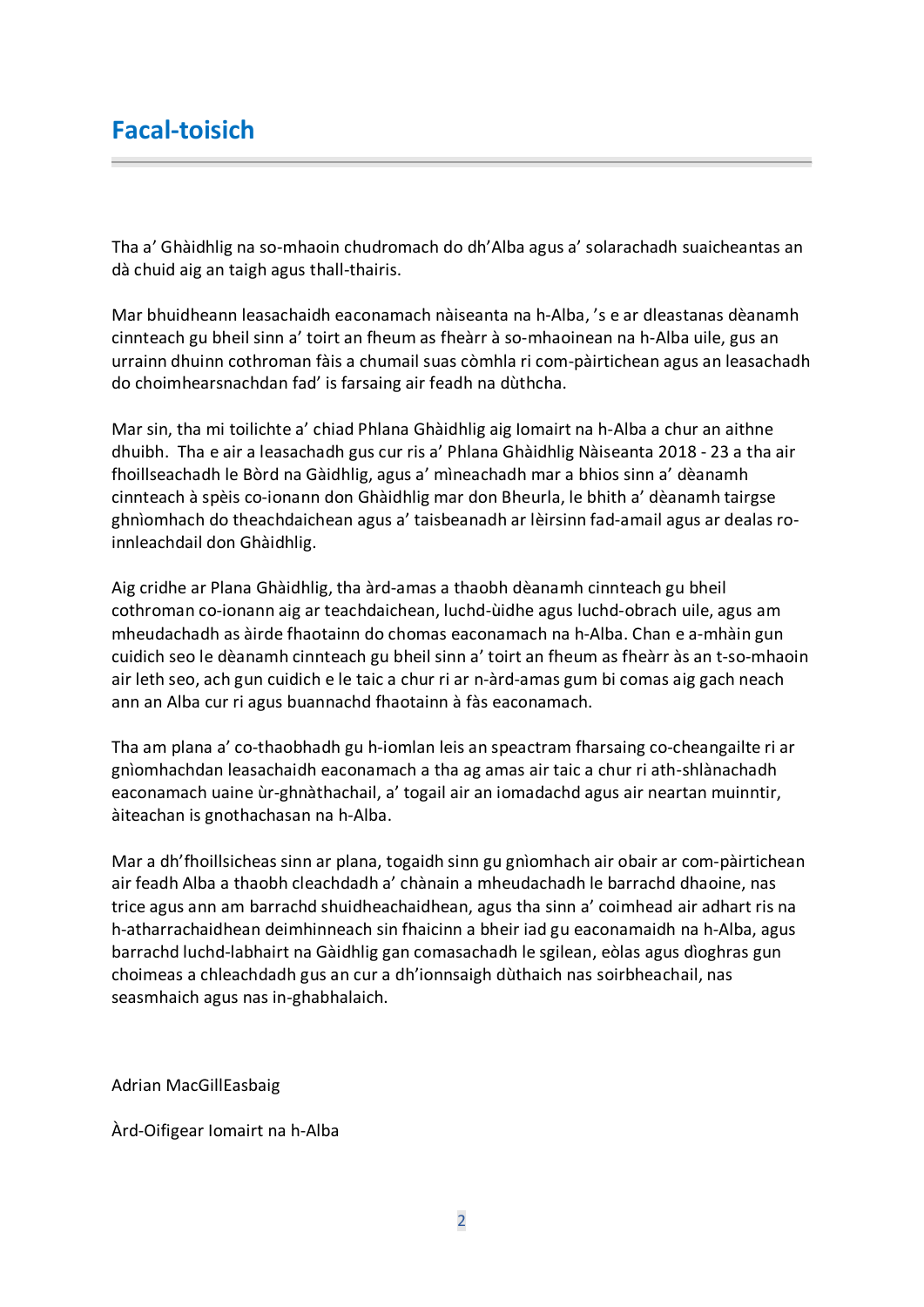# CLÀR-INNSE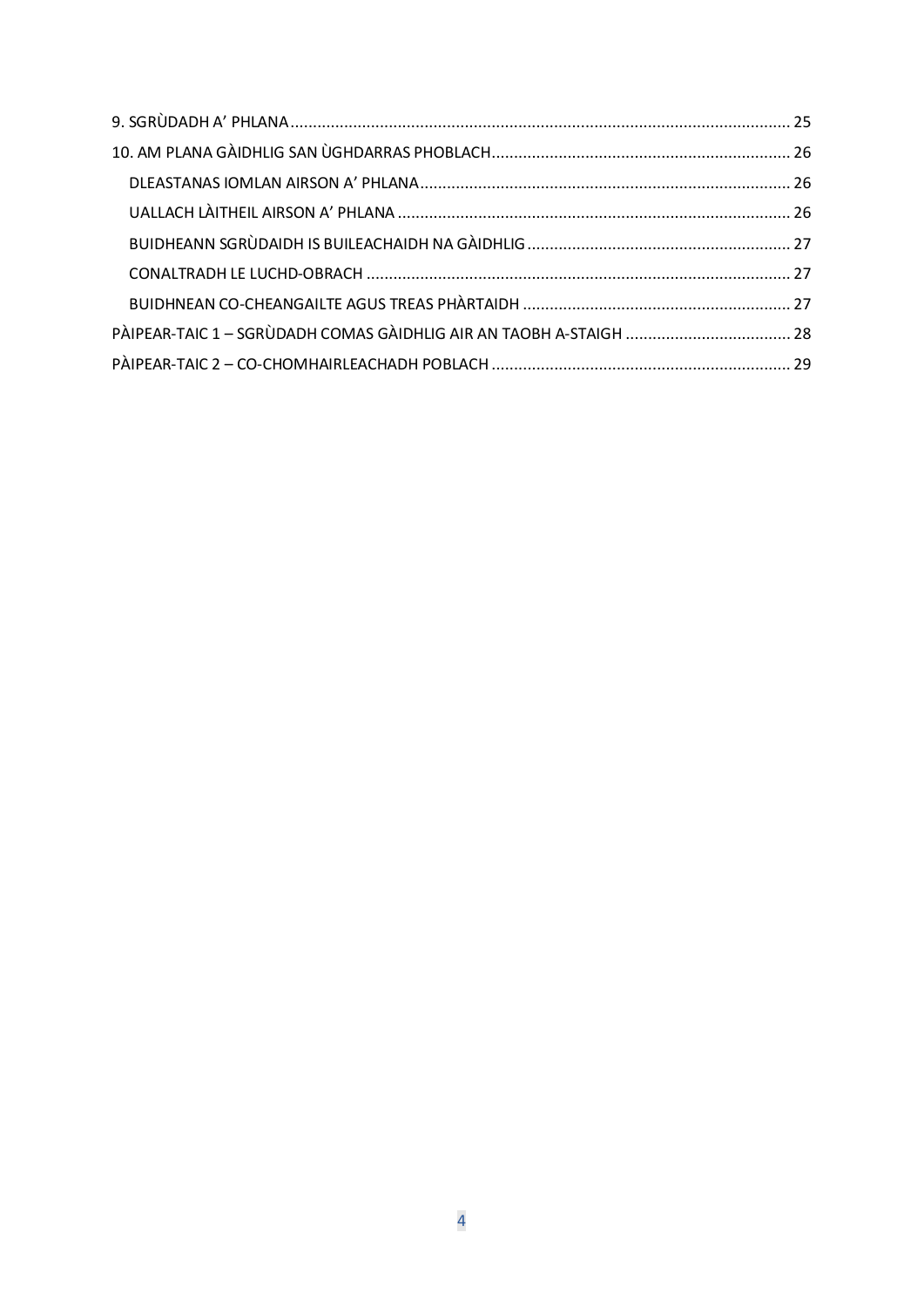# <span id="page-4-0"></span>**1. RO-RÀDH**

#### <span id="page-4-1"></span>IOMRADH AIR IOMAIRT NA H-ALBA

#### <span id="page-4-2"></span>**DLEASTANASAN REACHDAIL**

Is e Buidheann Poblach Neo-Roinneil gnìomha de Riaghaltas na h-Alba a th' ann an Iomairt na h-Alba, agus chaidh a stèidheachadh fo Achd Iomairt is Bhailtean Ùra (Alba) 1990. Tha an Achd a' mìneachadh prìomh dhleastanasan Iomairt na h-Alba mar:

- adhartachadh leasachadh air eaconamaidh na h-Alba a' gabhail a-steach solar, cumail suas agus dìon cosnadh
- àrdachadh èifeachdas gnìomhachasail agus farpaiseachd eadar-nàiseanta na h-Alba
- adhartachadh leasachadh air àrainneachd na h-Alba, a' gabhail a-steach cur taic ri eadar-ghluasad Alba gu eaconamaidh càrboin ìosal.

Tha dleastanasan Iomairt na h-Alba mar a dhearbhas Ministearan na h-Alba fo Earrann 24 den Achd. Tha raon de chumhachdan farsaing agus sònraichte air am mìneachadh gu hiomlan ann an Earrann 8 den Achd.

#### <span id="page-4-3"></span>**DLEASTANASAN IS PRÌOMHACHASAN**

Mar bhuidheann leasachaidh eaconamach nàiseanta na h-Alba, is e ceann-uidhe iomlan Iomairt na h-Alba tabhartas cudromach a chur ri lèirsinn Riaghaltas na h-Alba a choileanadh de dhùthaich nas soirbheachail a chruthachadh le cothroman do dh'Alba air fad airson soirbheachadh tro shunnd mheudaichte agus fàs eaconamach seasmhach is in-ghabhalach.

Ag obair le com-pàirtichean, tha Iomairt na h-Alba a' cuideachadh le cothroman do dh'Alba a chomharrachadh agus a chleachdadh gus eaconamaidh nas fhualangaich agus nas fhàsmhor a chruthachadh, a' togail àrainneachd gnothachais aig ìre chruinneil far a bheil daoine ag iarraidh a bhith a' fuireach, ag obair, ag ionnsachadh agus ag inbheisteadh - a' cruthachadh agus a' gabhail chothroman obrach math àrd-chàileachd.

Tha cinn-uidhe agus prìomh thargaidean Iomairt na h-Alba air an aontachadh taobh a-staigh ar pròiseas planaidh ro-innleachdail. Tha sinn ag obrachadh le ar Bòrd neo-eisimeileach fhìn ag aithris don Rùnaire Caibineit airson Ionmhas agus an Eaconamaidh taobh a-staigh Riaghaltas na h-Alba.

Tha Iomairt na h-Alba ag obair gu dlùth le com-pàirtichean na roinne poblaich ann an lìbhrigeadh airson eaconamaidh na h-Alba. Tro Phlana Ro-innleachdail Bòrd Ro-nnleachdail Iomairt is Sgilean, tha e air iarraidh air an iomairt agus buidhnean sgilean (Iomairt na h-Alba, Iomairt na Gàidhealtachd 's nan Eilean, Iomairt Ceann a Deas na h-Alba, Leasachadh Sgilean na h-Alba agus Comhairle Maoineachaidh na h-Alba) modh-obrach co-bhuidhne a lìbhrigeadh gus àrd-amas co-roinnte do dh'Alba a choileanadh – a' cuideachadh Alba gu gluasad a dh'ionnsaigh a' cheathraimh as àirde de dhùthchannan Buidheann Leasachaidh is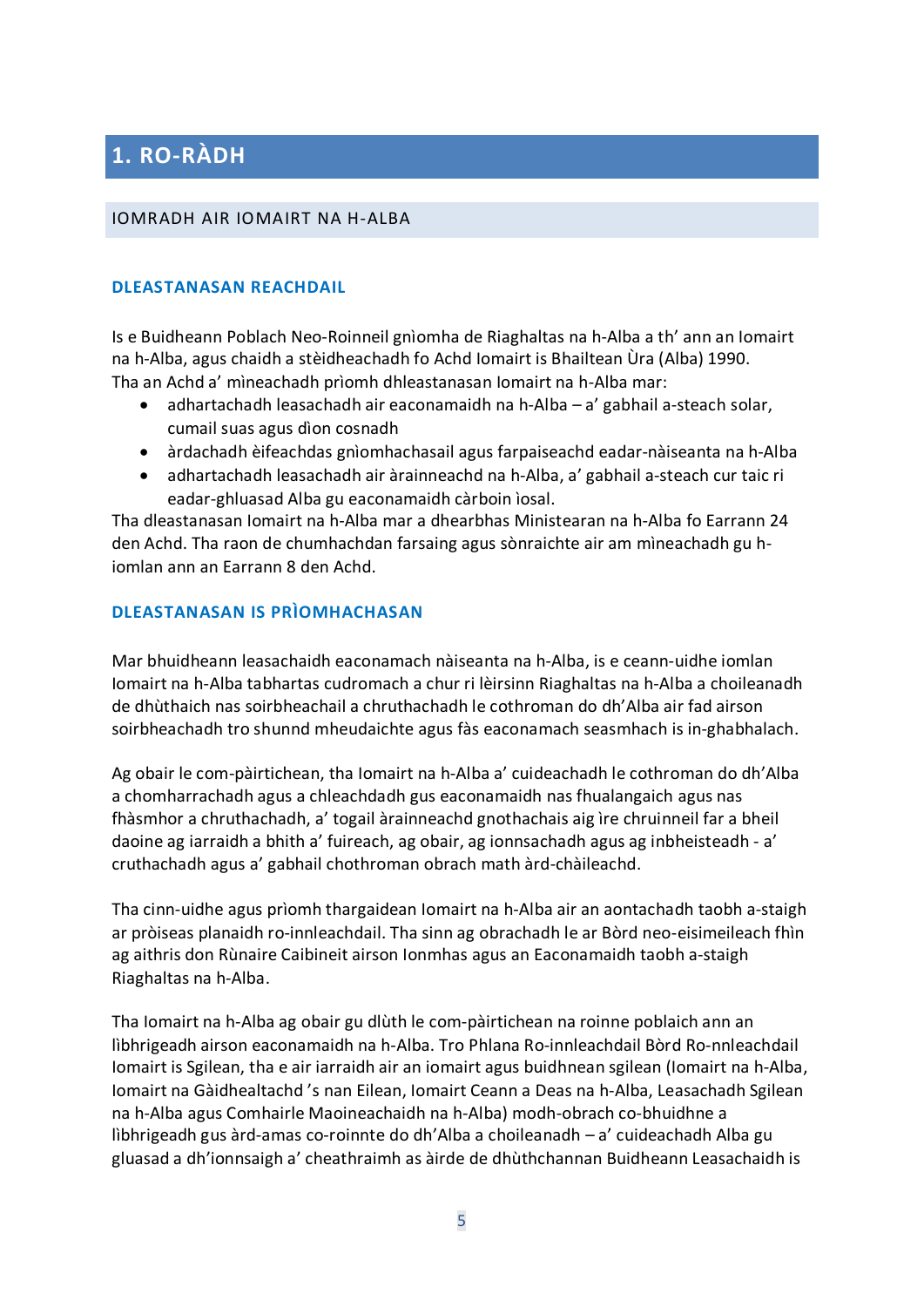Co-obrachaidh Eaconamach (OECD) airson tarbhachd, co-ionannachd, sunnd agus seasmhachd.

Tha Iomairt na h-Alba cuideachd ag obair le raon nas fharsainge de chom-pàirtichean aig ìrean nàiseanta, roinneil agus ionadail, mar eisimpleir, VisitScotland, Banca Inbheistidh na h-Alba, Ùghdarrasan Ionadail, Business Gateway, Com-pàirtichean Bailteil is Roinneil agus Com-pàirteachasan Planaidh Coimhearsnachd, gus co-thaobhadh ro-innleachdan is ghoireasan air cùlaibh nan cothroman ceart, a dhèanamh tèarainte.

Tha cuid de ghnìomhachdan Iomairt na h-Alba ag obrachadh air feadh Alba, a' gabhail asteach sgìrean Iomairt na h-Alba sa Ghàidhealtachd 's na h-Eileanan agus Ceann a Deas na h-Alba, iad sin a bhith:

- inbheisteadh air an taobh a-staigh agus leasachadh mhargaidean thall-thairis tro Leasachadh Alba Eadar-nàiseanta (ag obair ann an co-obrachadh le Riaghaltas na h-Alba agus Iomairt na Gàidhealtachd 's nan Eilean) agus a' gabhail a-steach stiùireadh air an lìonra de oifisean thall-thairis agus luchd-obrach a-muigh;
- maoineachadh inbheisteadh fàis airson na margaid inbheistidh tràth-ìre
- seirbheisean comhairleachadh saothrachaidh
- Alba Europa
- taic do mhodal gnothachais co-obrachail is seilbh chosnaichean
- solarachadh goireas conaltraidh theachdaichean às leth chom-pàirtichean iomairt ann an Alba, a' gabhail a-steach Business Gateway.

### <span id="page-5-0"></span>**STRUCTAR EAGRACHAIL**

Tha Iomairt na h-Alba air a stiùireadh le Àrd-Oifigear a tha na bhall do agus a tha a' comhairleachadh a' Bhùird Stiùiridh. Tha còig roinnean, gach aon fo stiùir Àrd-Mhanaidsear, ag aithris don Àrd-Oifigear, a tha cuideachd mar Oifigear Cunntachail don bhuidheann. Tha an structar roinneil air a mhìneachadh san diagram gu h-ìosal:



Tha luchd-obrach agus àireamhan oifise Iomairt na h-Alba còmhla ris a' bhuidseat, air an sealltainn san diagram a leanas: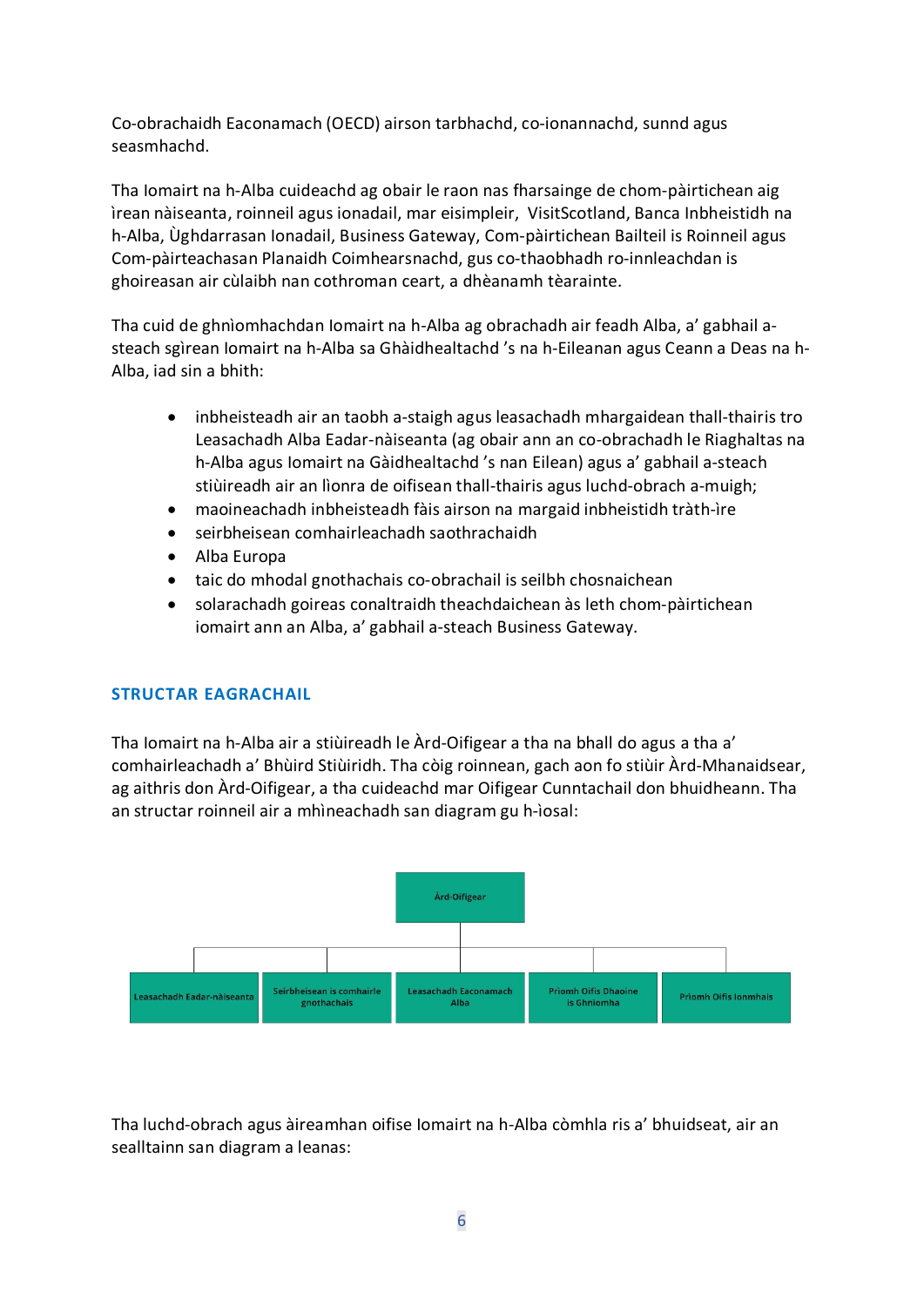# **Ar n-Ionmhas**

Geàrr-iomradh ionmhasail 2021/22

| Teachd-a-steach planaichte                                                              | 2021/22 (£m) | Teachd-a-steach planaichte                                                                       | 2021/22 (£m) |
|-----------------------------------------------------------------------------------------|--------------|--------------------------------------------------------------------------------------------------|--------------|
| Maoineachadh Riaghaltas na h-Alba                                                       |              | Teachd-a-steach gnothachais eile                                                                 |              |
| Tabhartas-gus-cuideachadh - Riarachadh goireis (bun-<br>loidhne)                        | 135.1        | Maoinean an EU                                                                                   | 8.9          |
| Tar-aiseagan sùilichte (Iom)                                                            | 9.5          | Cuidhteasan Seilbhe                                                                              | 14.5         |
| Tabhartas sùilichte iomlan - Riaghladh Ghoireasan                                       | 144.6        | Teachd-a-steach Seilbhe                                                                          | 5.1          |
| Tabhartas - Riarachadh calpa (bun-loidhne)                                              | 58.3         | Teachd-a-steach Gnothachais eile (gun<br>inbheisteadh fàs)                                       | 6.9          |
| Tabhartas – Riarachadh calpa (Obraichean Uaine)                                         | 8.4          | Teachd-a-steach Inbheistidhean Fàs                                                               | 56.8         |
| Tabhartas - Riarachadh calpa (Ionad Saidheans<br>Ghlaschu)                              | 5.5          | de dhiubh:                                                                                       |              |
| Tar-aiseagan sùilichte - Calpa (lom)                                                    | 41.8         | Maoin Jasad Alba                                                                                 | 3.0          |
| Tabhartas - Eadar-theachdan Ionmhais (Prìomh)                                           | 48.8         | Epidarex                                                                                         | 4.0          |
| Tar-aiseagan sùilichte - Eadar-theachdan Ionmhais -<br>Maoin Inbheistidh Cumhachd (EIF) | 5.0          | Maoinean eile. le Co-inbheisteadh Alba is<br>Maoin Venture (Falbhan is Teachd-a-<br>steach Eile) | 49.0         |
| Tabhartas-gus-Cuideachadh iomlan sùilichte -<br>Riarachadh Calpa is FT                  | 167.8        | Teachd-a-steach Maoin<br>Inbheistidh Cumhachd (EIF)                                              | 0.8          |
| Maoineachadh Iomlan sùilichte Riaghaltas na h-Alba                                      | 312.4        | Teachd-a-steach<br>Gnothachais jomlan eile                                                       | 92.2         |
|                                                                                         |              | Teachd-a-steach iomlan                                                                           | 404.6        |

Luchd-obrach iomlan: 1167

- 703 boireann
- 464 fireann
- SE: 879 (75.3%)
- SDI: 288 (24.7%)
- Dachaigheil: 1057
- Thall-thairis: 110
- 5 Ionadan: (Paris, Berlin, A' Bhruiseal, Baile Átha Cliath, Lunnainn)
- 52 oifisean: (sin thall-thairis, Lunnainn agus luchd-obrach stèidhichte FCO)

### <span id="page-6-0"></span>GÀIDHLIG TAOBH A-STAIGH IOMAIRT NA H-ALBA

Chan eil Iomairt na h-Alba gu làithreach a' gabhail gnìomhachd shònraichte Ghàidhlig os làimh. Ach, tha sinn a' tuigsinn gu bheil Gàidhlig na pàirt chudromach de dhualchas na h-Alba agus tha comas aice mar sho-mhaoin air luach eaconamach a chur ris gu h-àraid ann an roinnean leithid turasachd, biadh is deoch, dualchas agus gnìomhachasan cruthachail.<sup>1</sup>

Tha branndadh nan companaidhean sin aig a bheil ainmean Gàidhlig air leth luachmhor ann am mìneachadh bun-sgeòil agus fìorachd an toraidh. Mar eisimpleir, tha ceangal soilleir eadar Gàidhlig agus agus aon de ghnìomhachasan na h-Alba – uisge-beatha. Tha co-dhiù 80

<span id="page-6-1"></span><sup>&</sup>lt;sup>1</sup> Gàidhlig mar Sho-mhaoin Eaconamach; Còmhdhail na Gàidhealtachd 's nan Eilean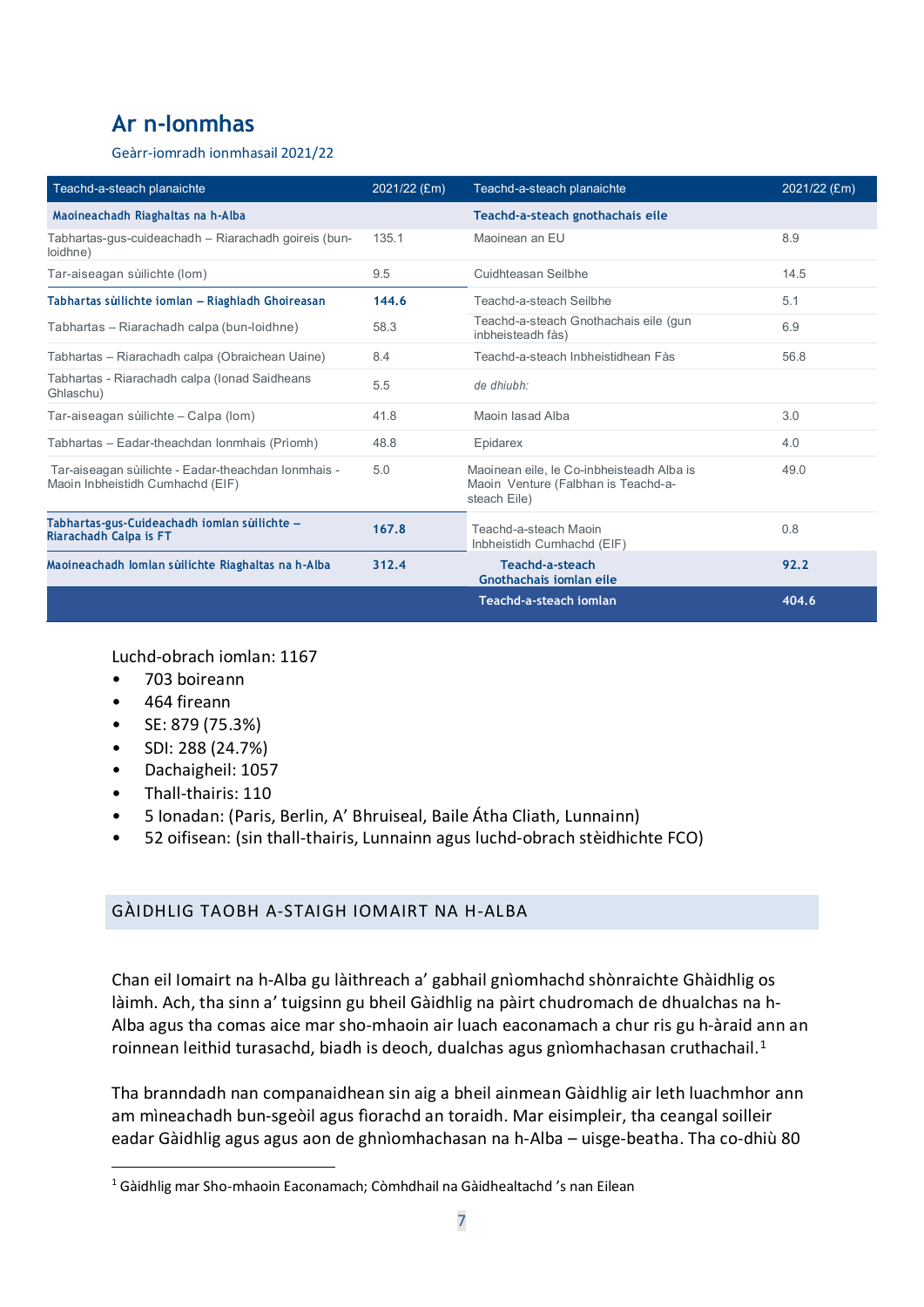taigh-staile ann an Alba le ainmean Gàidhlig agus tha àite cudromach aig an ainm ann an eachdraidh is margaideachd an uisge-bheatha.<sup>2</sup>

A thuilleadh air na coimhearsnachdan is margaidean Gàidhlig sin sa chòrr de dh'Alba, tha sinn a' tuigsinn gu bheil margaidean eadar-nàiseanta ann do bhathar is do sheirbheisean Gàidhlig, gu h-àraid san diaspora Albannach agus nas fharsainge air a sgaoileadh na a-mhàin iadsan le sgilean Gàidhlig. A rèir sin, tha plana Iomairt na h-Alba a' tuigsinn feumalachdan taic luchd-labhairt na Gàidhlig a bhith comasach air com-pàirteachadh gu h-iomlan ann an obair eadar-nàiseanta Iomairt na h-Alba.

### <span id="page-7-0"></span>GÀIDHLIG ANN AN ALBA

Aig àm cunntas-sluaigh 2011 (gu làithreach an cunntas as ùire), bha beagan sgilean Gàidhlig aig 87,100 neach aois trì bliadhna no còrr ann an Alba (1.7% den àireamh-sluaigh). Den 87,100 neach sin:

- bha làn sgilean ann an Gàidhlig aig 32,400 (37%), 's e sin, b' urrainn dhaibh Gàidhlig a thuigsinn, a labhairt, a leughadh agus a sgrìobhadh
- b' urrainn do 57,600 (66%) Gàidhlig a labhairt
- b' urrainn do 6,100 (7%) Gàidhlig a leughadh agus/no sgrìobhadh ach cha b' urrainn Gàidhlig a labhairt
- bha 23,400 (27%) comasach air Gàidhlig a thuigsinn, ach cha b' urrainn dhaibh a labhairt, a leughadh no a sgrìobhadh.

Is e a' Ghàidhealtachd, na h-Eileanan Siar agus Baile Ghlaschu na h-ùghdarrasan ionadail leis na h-àireamhan as motha de dhaoine aig a bheil comas ann an Gàidhlig; le faisg air leth (49%) dhiubh sin le cuid de sgilean Gàidhlig gu nàiseanta, agus 70.3% de dhaoine a' cleachdadh Gàidhlig aig an taigh, a' còmhnaidh taobh a-staigh nan trì ùghdarrasan ionadail sin. Bha a' cho-chuid de dhaoine aois a trì no còrr le cuid de sgilean Gàidhlig na b' àirde sna h-Eileanan Siar (61%), a' Ghàidhealtachd (7%) agus Earra-Ghàidheal is Bòd (6%). Ann am Baile Ghlaschu bha e 1.7%, ged a tha seo co-ionann ris a' chuibheas nàiseanta, tha e a' riochdachadh dùmhlachd àrd de luchd-labhairt na Gàidhlig taobh a-staigh aon àite cruinneòlasach.

## <span id="page-7-1"></span>ACHD NA GÀIDHLIG (ALBA) 2005

Chaidh Achd na Gàidhlig (Alba) 2005 a chur an gnìomh le Pàrlamaid na h-Alba le amas air inbhe na Gàidhlig a dhèanamh tèarainte mar chànan oifigeil ann an Alba, ag àithneadh spèis co-ionann ri Beurla.

B' e aon de phrìomh fheartan Achd 2005, solar a' comasachadh do Bhòrd na Gàidhlig riatanas a chur air ùghdarrasan ionadail gu plana Gàidhlig a dheasachadh. Bha an solar seo

<span id="page-7-2"></span><sup>2</sup> Acadamaidh Uisge-beatha Dhùn Èideann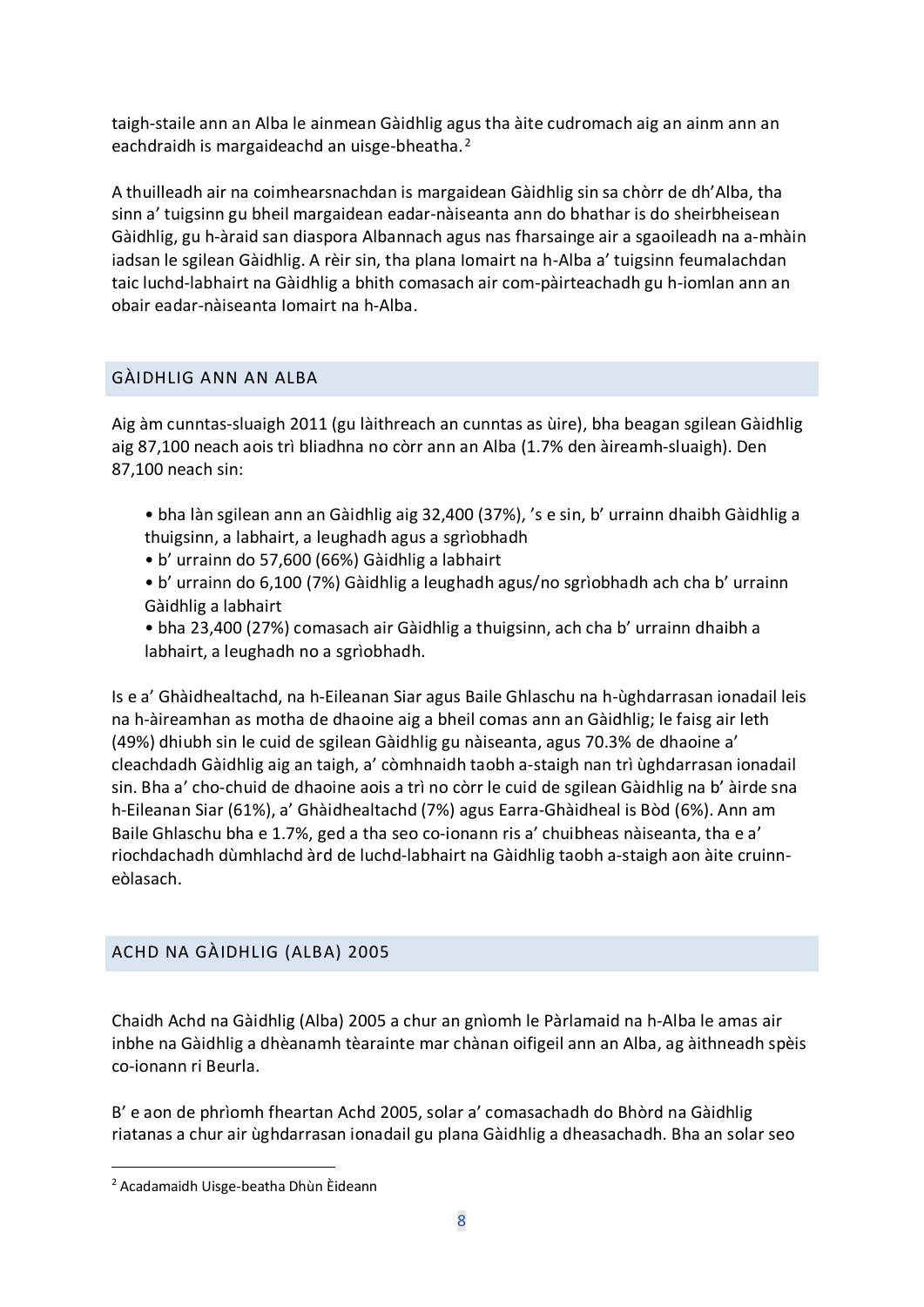air a dhealbhadh gus a dhèanamh cinnteach gu bheil an roinn phoblach ann an Alba a' coileanadh a dleastanasan ann an cruthachadh àm teachdail seasmhach don Ghàidhlig, le bhith ag àrdachadh inbhe agus ìomhaigh a' chànain agus a' cruthachadh chothroman practaigeach airson a cleachdadh.

Is e an sgrìobhainn seo Plana Gàidhlig Iomairt na h-Alba, air ullachadh taobh a-staigh frèamobrach Achd na Gàidhlig (Alba) 2005. Tha e a' mìneachadh mar a chleachdas sinn Gàidhlig ann an coileanadh ar dleastanasan, mar a chomasaicheas sinn cleachdadh air a' Ghàidhlig ann an conaltradh leis a' phoball agus le prìomh chom-pàirtichean, agus mar a dh'adhartaicheas agus a leasaicheas sinn Gàidhlig.

Tha am Plana seo air a dheasachadh ann an co-rèir ris na slatan-tomhais reachdail a tha air am mìneachadh ann an Achd 2005 agus le aire do Phlana Nàiseanta na Gàidhlig agus Stiùireadh air Leasachadh Phlanaichean Gàidhlig.

## <span id="page-8-0"></span>PLANA NÀISEANTA NA GÀIDHLIG

Tha Iomairt na h-Alba a' cur taic ri amas Plana Nàiseanta na Gàidhlig 2018-23 gu bheil "Gàidhlig air a cleachdadh nas trice, le barrachd dhaoine agus ann an raon nas fharsainge de shuidheachaidhean."

Tha sinn dealasach a thaobh an t-amas seo a choileanadh le bhith a' cuimseachadh air ar nobair air na trì cinn seo:-

- Meudachadh cleachdadh na Gàidhlig taobh a-staigh ar buidhinn agus a' brosnachadh barrachd dhaoine gu Gàidhlig a chleachdadh nas trice, ann an eadar-chonaltradh leinne;
- Meudachadh a' chothruim do dhaoine air Gàidhlig ionnsachadh mar phàirt de an obrachaidhean làitheil;
- Adhartachadh ìomhaigh dheimhinneach don Ghàidhlig aig a h-uile cothrom mar phàirt de ar n-obrachaidhean bho latha-gu-latha mar bhuidheann.

## <span id="page-8-1"></span>SGRÙDADH COMAS GÀIDHLIG A-STAIGH

Mus do sgrìobh sinn Plana Gàidhlig Iomairt na h-Alba, ghabh sinn suirbhidh cho-obraichean os làimh san Ògmhios 2021, gus na h-ìrean Gàidhlig sa bhuidheann a thuigsinn nas fheàrr. B' e amas an t-suirbhidh seo, an àireamh de cho-obraichean le sgilean Gàidhlig a thuigsinn agus am bu thoigh le co-obraichean trèanadh ann an sgilean Gàidhlig fhaighinn. Bha an tsuirbhidh fosgailte airson còrr agus seachdain agus air a conaltradh gu co-obraichean tro ar sianalan conaltraidh àbhaisteach a-staigh.

Ghabh 411 co-obraiche an t-suirbhidh os làimh, mu 35% de cho-obraichean aig Iomairt na h-Alba.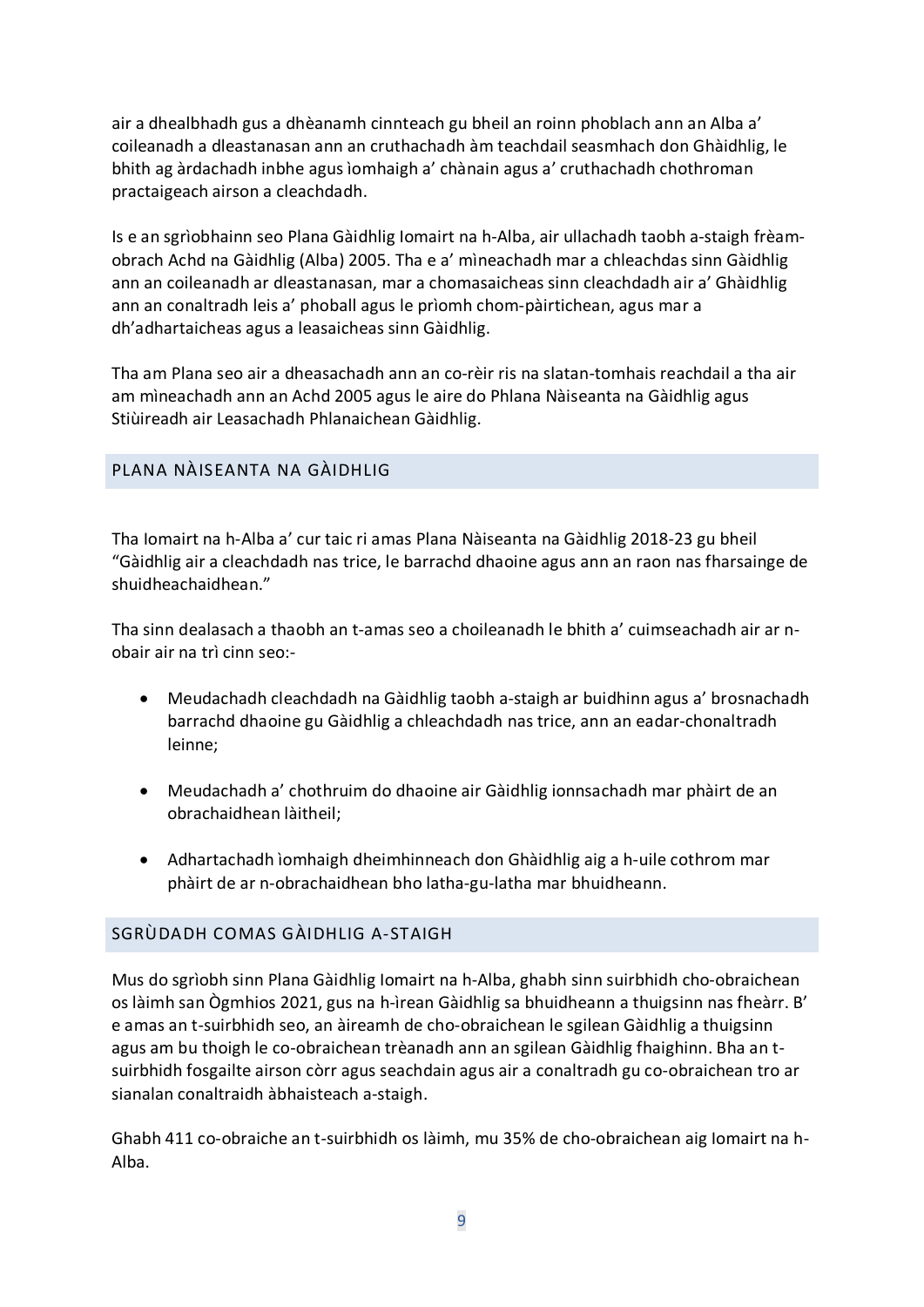Thuirt a' mhòr-chuid de cho-obraichean a lìon an t-suirbhidh nach b' e luchd-labhairt Gàidhlig a bh' annta (95%). Thuirt 9 co-obraichean gun robh Gàidhlig aca (2%) agus thuirt 13 co-obraichean (3%) gun robh iad ag ionnsachadh Gàidhlig gu làithreach.

Chaidh faighneachd do cho-obraichean mar phàirt den t-suirbhidh, an robh iad a-riamh ann an suidheachadh obrach far an robh cleachdadh na Gàidhlig na lùib. Thuirt 95% nach robh, le 5% ag ràdh gun robh.

Chaidh faighneachd do luchd-freagairt an robh iad a-riamh air còmhradh ri luchd-dèiligidh bhon taobh a-muigh no buidhnean com-pàirteachais ann an Gàidhlig. Thuirt 98% nach robh agus dìreach 2% ag ràdh gun robh còmhraidhean aca ann an Gàidhlig le com-pàirtichean no teachdaichean.

Chaidh faighneachd do cho-obraichean an robh ùidh aca ann an leasachadh an sgilean Gàidhlig. Bha ùidh mhòr no beagan ùidhe aig 45% de luchd-freagairt ann an sin a dhèanamh. Thuirt 55% nach robh ùidh sam bith aca ann.

Leanaidh sinn air adhart a' cumail sùil air sgilean Gàidhlig taobh a-staigh a' bhuidhinn gus a dhèanamh cinnteach gu bheil sinn a' dèiligeadh ris na feumalachdan trèanaidh aig an luchdobrach againn, agus gu h-àraid mar a ghabhas iad sin an leasachadh gus cuideachadh le iarrtas airson seirbheisean ann an Gàidhlig a mhaidseadh.

#### <span id="page-9-0"></span>CO-CHOMHAIRLEACHADH AIR AN DREACHD PLANA GÀIDHLIG

Tha Achd 2005 ag iarraidh gun co-chomhairlich ùghdarrasan poblach air an dreachd plana Gàidhlig mus cuir iad a-steach e gu Bòrd na Gàidhlig.

Bu chòir don earrann seo den phlana geàrr-iomradh a thoirt air prìomh thoraidhean a' chochomhairleachaidh phoblaich, le làn fhiosrachadh mionaideach air a ghabhail a-steach do Phàipear-taic 2 don phlana [RI CHRÌOCHNACHADH A' LEANTAINN AIR CO-CHOMHAIRLEACHADH]

# <span id="page-9-1"></span>**2. PRÌOMH PHRIONNSAPALAN**

Tha Iomairt na h-Alba dealasach a thaobh prìomh phrionnsapalan Plana Nàiseanta na Gàidhlig a chuirear an cèill tarsainn a' phlana againn agus air feadh a' bhuidhinn.

#### <span id="page-9-2"></span>SPÈIS CO-IONANN

Fo chumhachan Achd 2005, tha Bòrd na Gàidhlig ag obair le amas air inbhe na Gàidhlig a dhèanamh tèarainte mar chànan oifigeil ann an Alba, ag àithneadh spèis co-ionann ri Beurla agus tha am Bòrd an uair sin a' sùileachadh gun taisbean ùghdarrasan poblach am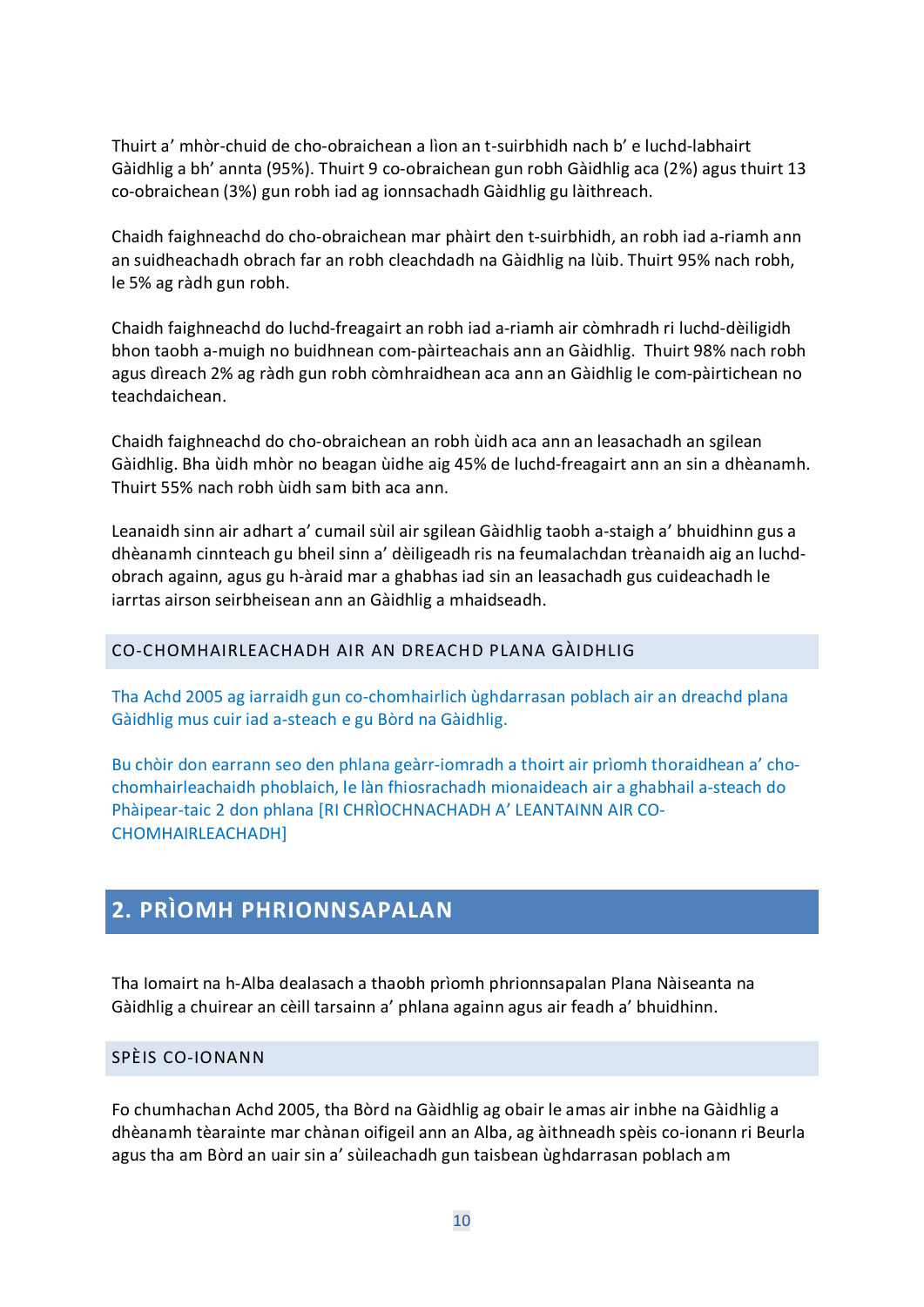planaichean air mar a ghabhas am prionnsapal a choileanadh agus a chumail suas ann an darìribh.

Bidh Iomairt na h-Alba a' dèanamh cinnteach, far a bheil a' Ghàidhlig air a gabhail a-steach mar phàirt de ar n-obrachaidhean agus ar seirbheisean, gum bi i aig ìre agus càileachd coionann ris na seirbheisean air an solarachadh ann am Beurla.

### <span id="page-10-0"></span>TAIRGSE GHNÌOMHACH

Bheir Iomairt na h-Alba seachad tairgse ghnìomhach de ar seirbheisean Gàidhlig do ar cosnaichean agus don phoball. Nì seo cinnteach nuair a bhios sinn a' tabhann sheirbheisean sònraichte, gu bheil luchd-cleachdaidh Gàidhlig gan dèanamh mothachail gu bheil iad rim faotainn, agus gum bithear gu gnìomhach gam brosnachadh an cleachdadh.

Bheir seo an t-uallach air falbh bho gach neach fa leth a thaobh na seirbheis shònraichte sin iarraidh agus bheir e misneachd do luchd-cleachdaidh Gàidhlig a bhith cinnteach gu bheil am feumalachdan gan coileanadh, mas e sin an roghainn.

Bidh sinn a' dèanamh cinnteach gu bheil ar seirbheisean sa Ghàidhlig cho ruigsinneach 's a tha ar seirbheisean sa Bheurla.

#### <span id="page-10-1"></span>PRÌOMH-SHRUTHADH

Is e prìomh amas Plana Nàiseanta na Gàidhlig 2018-23, gum bi Gàidhlig air a cleachdadh nas trice le barrachd dhaoine agus ann an raon nas fharsainge de shuidheachaidhean. Gus an tamas seo a choileanadh, tha àbhaisteachadh no prìomh-shruthadh na Gàidhlig mar phàirt de inneach làitheil beatha nuadh-aimsireil na h-Alba, na phrìomh ghnìomh agus tha ùghdarrasan poblach aig cridhe seo.

Bidh Iomairt na h-Alba a' dèanamh cinnteach gun tèid tuilleadh chothroman a chomharrachadh don phoball agus don luchd-obrach airson Gàidhlig a chleachdadh mar thaic do dh'amas Plana Nàiseanta na Gàidhlig, gum bi Gàidhlig air a cleachdadh nas trice le barrachd dhaoine agus ann an raon nas fharsainge de shuidheachaidhean.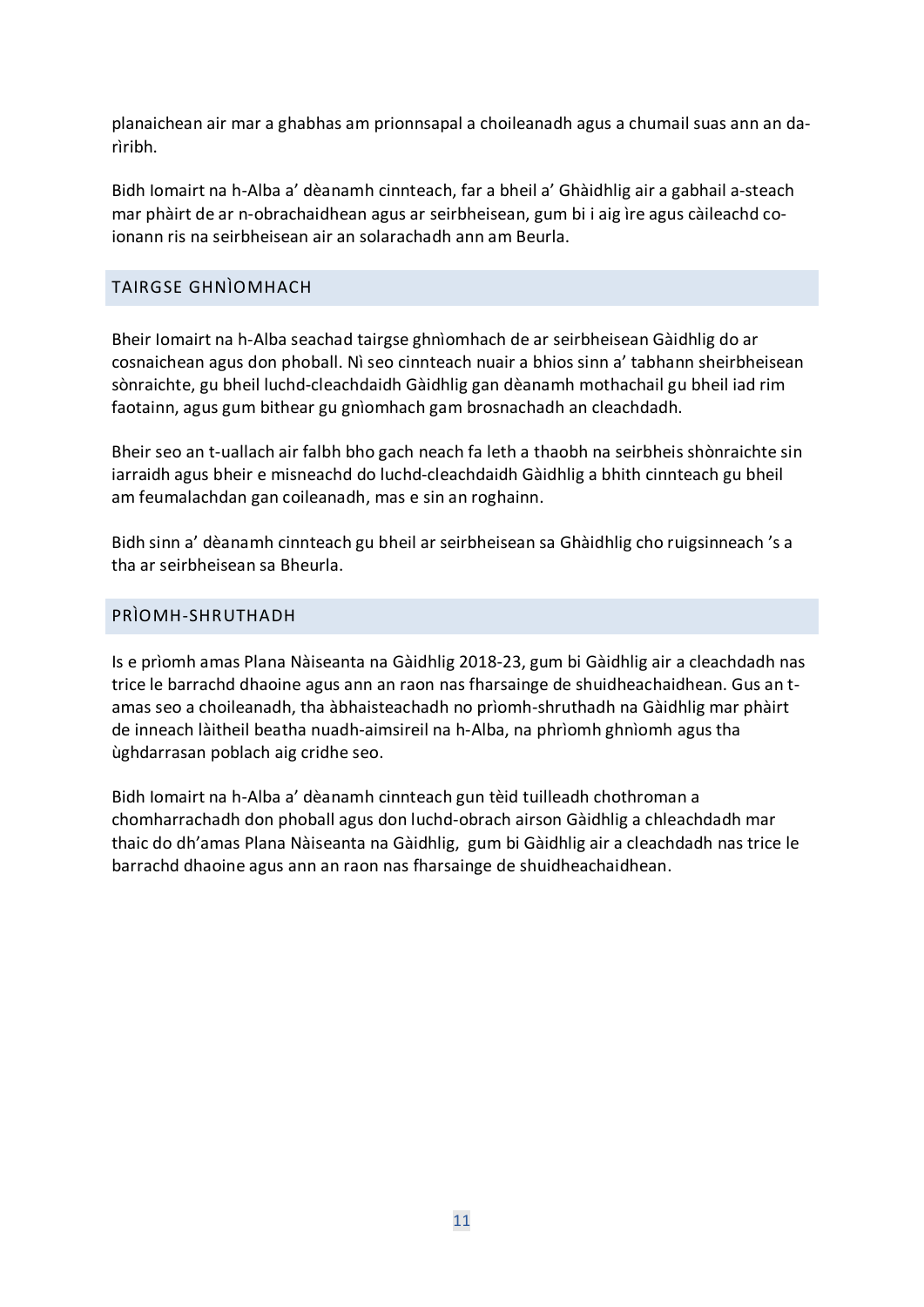# **3. DEALASAN A' PHLANA***.*

# AMASAN ÀRD-ÌREIL

Tha na h-amasan àrd-ìreil mar àireamh bheag de ghnìomhan ìre ro-innleachdail air am frèamadh mu thimcheall trì cinn bho Phlana Nàiseanta na Gàidhlig:-

- Meudachadh cleachdadh na Gàidhlig
- Meudachadh ionnsachadh na Gàidhlig
- Adhartachadh ìomhaigh dheimhinneach don Ghàidhlig

### **MEUDACHADH CLEACHDADH NA GÀIDHLIG**

<span id="page-11-2"></span><span id="page-11-1"></span><span id="page-11-0"></span>

| Gnìomhan a dhìth                                                                                                                            | Ceann-    | Oifigear / Roinn Chunntachail    |
|---------------------------------------------------------------------------------------------------------------------------------------------|-----------|----------------------------------|
|                                                                                                                                             | latha na  |                                  |
|                                                                                                                                             | targaid   |                                  |
| Amas Àrd-Ìreil 1 : Cuiridh Iomairt na h-Alba fàilte air conaltradh bho ghnothachasan a tha a' cleachdadh na Gàidhlig mar phàirt de am modh- |           |                                  |
| obrach ann an cruthachadh obraichean nas fheàrr, a bhios a' cur taic ri sunnd air feadh Alba.                                               |           |                                  |
| Geàrr-iomradh air cleachdadh làithreach : Gu làithreach, tha solar cuibhrichte sealach againn.                                              |           |                                  |
| sreath-cinn freagairt nam post-d àbhaisteach a leasachadh agus a chur an aithne,                                                            | 2022-2023 | Cùisean Corporra is Margaideachd |
| gus cuideachadh le taisbeanadh gu bheil Iomairt na h-Alba a' cur fàilte air                                                                 |           |                                  |
| conaltradh bho ghnothachasan a' cleachdadh Gàidhlig                                                                                         |           |                                  |
| conaltradh ri co-obraichean gus comas a dhearbhadh air ceistean ann an Gàidhlig a                                                           | 2024-2027 | <b>HR</b>                        |
| sheirbheiseachadh, a' toirt seachad trèanadh buntainneach agus a' buileachadh                                                               |           |                                  |
| phròiseasan riatanach, mas iomchaidh                                                                                                        |           |                                  |
| dèanamh chompanaidhean às-mhalairt mothachail do na comasan san amharc an<br>$\bullet$                                                      | 2023-2024 | Leasachadh Eaconamach Eadar-     |
| lùib cleachdadh cànan is cultar na Gàidhlig mar phàirt den USP aca, agus am bun-                                                            |           | nàiseanta                        |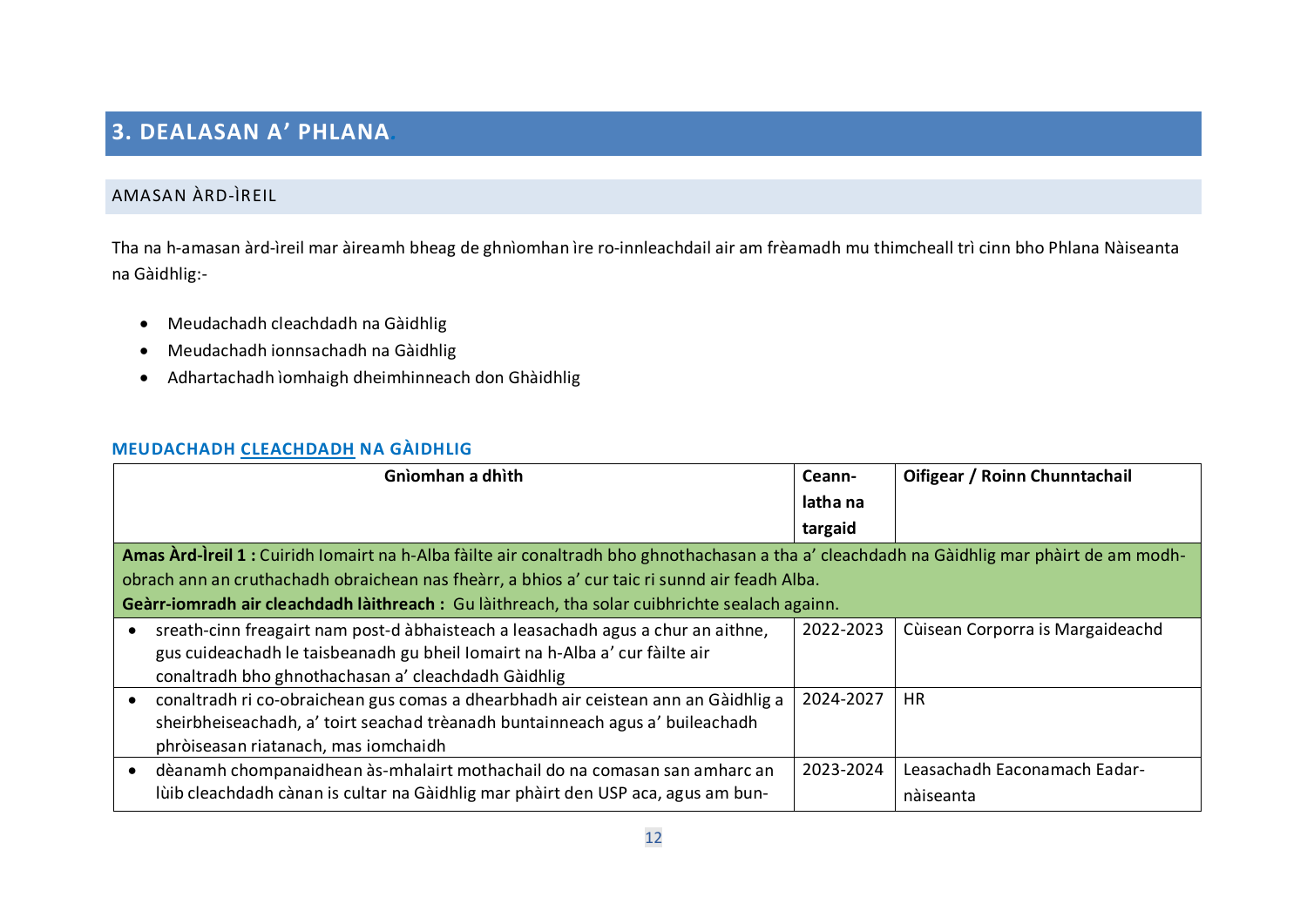| sgeòil a tha iad a' conaltradh ann am margaideachd an toraidhean agus an<br>seirbheisean                                                     |           |                                  |
|----------------------------------------------------------------------------------------------------------------------------------------------|-----------|----------------------------------|
| rannsachadh na h-ìre iarrtais airson taic le Gàidhlig ann am modh-obrach stiùiridh                                                           | 2024-2027 | Seirbheisean is Comhairle        |
| ghairmean Iomairt na h-Alba, a' leantainn air crìochnachadh a' phròiseis                                                                     |           | Gnothachais                      |
| obrachadh le com-pàirtichean air an t-iarrtas a rannsachadh airson nan slighean                                                              | 2024-2027 | Seirbheisean is Comhairle        |
| teicnigeach a tha rim faotainn gus goireas eadar-theangachaidh gu Gàidhlig a                                                                 |           | Gnothachais                      |
| ghabhail a-steach, taobh a-staigh làrach-lìn Lorg Taic Gnothachais                                                                           |           |                                  |
| Amas Àrd-Ìreil 2 : Obraichidh Iomairt na h-Alba le com-pàirtichean gus cothroman a thuigsinn agus a chomharrachadh airson Gàidhlig a chur    |           |                                  |
| an cèill ann am pròiseactan tar-chom-pàirtichean.                                                                                            |           |                                  |
| Geàrr-iomradh air cleachdadh làithreach : Cleachdadh sealach.                                                                                |           |                                  |
| obrachadh le com-pàirtichean gus beachdachadh air cothroman airson co-                                                                       | 2023-2027 | Na Roinnean uile                 |
| obrachadh, a' gabhail a-steach sireadh eaconamaidhean de sgèile mar as                                                                       |           |                                  |
| iomchaidh, agus a' toirt an fheum as fheàrr à goireasan tarsainn chom-pàirtichean                                                            |           |                                  |
| a tha an sàs                                                                                                                                 |           |                                  |
| ath-sgrùdadh cheanglaichean Gàidhlig nam ball ann am Prògram GlobalScot le                                                                   | 2023-2027 | Leasachadh Eaconamach Eadar-     |
| amas air cothroman a leasachadh / inbheisteadh a tharraing, aig a bheil ceangal ri                                                           |           | nàiseanta                        |
| sgìrean agus coimhearsnachdan Gàidhlig                                                                                                       |           |                                  |
| co-obrachadh le com-pàirtichean leasachaidh eaconamach agus buidhnean<br>$\bullet$                                                           | 2023-2027 | Leasachadh Eaconamach Albannach  |
| gnìomhachais air pròiseactan, gus cleachdadh na Gàidhlig adhartachadh taobh a-                                                               |           |                                  |
| staigh a' ghnìomhachais turasachd                                                                                                            |           |                                  |
| Amas Àrd-Ìreil 3 : Bidh cuimse Iomairt na h-Alba air taic do bhith a' cruthachadh barrachd obraichean nas fheàrr, a' gabhail a-steach aithne |           |                                  |
| gu bheil comas air Gàidhlig a chleachdadh a' cur taic ri sunnd, cothromachd agus spèis don Ghàidhlig.                                        |           |                                  |
| Geàrr-iomradh air cleachdadh làithreach : Gu làithreach, chan eil sinn a' toirt iomradh air Gàidhlig gu sònraichte taobh a-staigh ar         |           |                                  |
| planaichean.                                                                                                                                 |           |                                  |
| ath-sgrùdadh a dhèanamh air mar a tha sinn a' cleachdadh nan sianalan a tha rim<br>$\bullet$                                                 | 2022-2023 | Cùisean Corporra is Margaideachd |
| faotainn, (a' gabhail a-steach làrach-lìn, Twitter, Linked-in) gus togail air ar                                                             |           |                                  |
| dealasan a thaobh na Gàidhlig                                                                                                                |           |                                  |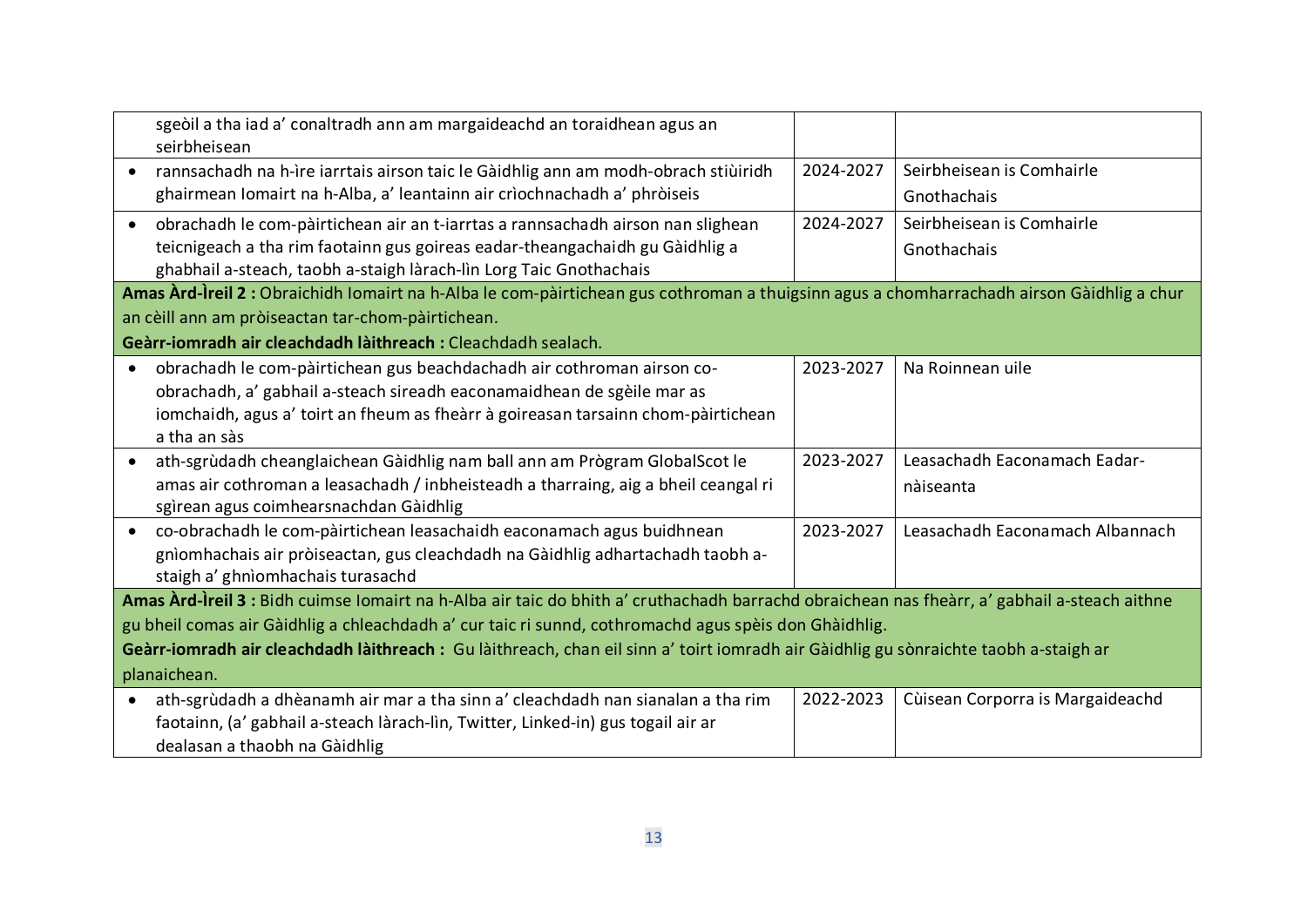### **MEUDACHADH IONNSACHADH NA GÀIDHLIG**

<span id="page-13-0"></span>

| Gnìomhan a dhìth                                                                                                                                                                                                           | Ceann-<br>latha na | Oifigear / Roinn Chunntachail |
|----------------------------------------------------------------------------------------------------------------------------------------------------------------------------------------------------------------------------|--------------------|-------------------------------|
|                                                                                                                                                                                                                            | <b>Targaid</b>     |                               |
| Amas Àrd-Ìreil 1 : Bidh Iomairt na h-Alba ag iarraidh air co-obraichean taic a chur ri conaltradh a' chànain agus a cultar, buannachdan nas<br>fharsainge a' chànain a thuigsinn agus a h-aithneachadh mar sgil luachmhor. |                    |                               |
| Geàrr-iomradh air cleachdadh làithreach: Tha Iomairt na h-Alba air conaltradh a thòiseachadh tarsainn a' bhuidhinn air aghaidh air am                                                                                      |                    |                               |
| Plana Gàidhlig fhoillseachadh.                                                                                                                                                                                             |                    |                               |
| plana conaltraidh air an taobh a-staigh a leasachadh airson com-pàirt cho-<br>$\bullet$                                                                                                                                    | 2022-2023          | Conaltraidhean chosnaichean   |
| obraichean le Gàidhlig, a buannachdan nas fharsainge agus a h-àite ann an Alba                                                                                                                                             |                    |                               |
| Amas Àrd-Ìreil 2 : Bidh Iomairt na h-Alba a' gabhail a-steach mothachadh don Ghàidhlig ann an inntrigeadh luchd-obrach.                                                                                                    |                    |                               |
| Geàrr-iomradh air cleachdadh làithreach : Tha raointean co-thaobhaidh leis a' Phlana Ghàidhlig air an comharrachadh taobh a-staigh                                                                                         |                    |                               |
| Prògram Inntrigidh a' bhuidhinn gus dealas don Ghàidhlig adhartachadh agus mothachadh a thogail am measg cho-obraichean ùra.                                                                                               |                    |                               |
| buileachadh air a' Phrògram Inntrigidh ùr, a' gabhail a-steach oideachadh<br>$\bullet$                                                                                                                                     | 2022-2023          | Sgioba Leasachaidh Dhaoine is |
| chosnaichean ùra mu dhealasan Iomairt na h-Alba fon Phlana Ghàidhlig aca                                                                                                                                                   |                    | Bhuidhinn, HR                 |
| Amas Àrd-Ìreil 3 : Comharraichidh Iomairt na h-Alba feumalachdan Gàidhlig tro phlanaichean leasachaidh pearsanta agus thèid                                                                                                |                    |                               |
| fuasglaidhean a lìbhrigeadh tro shreath ionnsachaidh Acadamaidh Iomairt na h-Alba.                                                                                                                                         |                    |                               |
| Geàrr-iomradh air cleachdadh làithreach : Sheall suirbhidh luchd-obrach o chionn ghoirid gu bheil Gàidhlig aig àireamh bheag de cho-                                                                                       |                    |                               |
| obraichean sa bhuidheann no gu làithreach ag ionnsachadh Gàidhlig. Dhearbh an t-suirbhidh cuideachd gun robh làn ùidh no beagan ùidh                                                                                       |                    |                               |
| aig àireamh de luchd-obrach (184) ann an leasachadh sgilean Gàidhlig.                                                                                                                                                      |                    |                               |
| brosnachadh cho-obraichean gu miann air trèanadh cànain a nochdadh ann an<br>$\bullet$                                                                                                                                     | 2022-2027          | Sgioba Leasachaidh Dhaoine is |
| deasbadan coileanaidh cunbhalach le Manaidsearan Luchd-obrach                                                                                                                                                              |                    | Bhuidhinn                     |
| buannachdan is cothroman do luchd-obrach a rannsachadh airson Gàidhlig<br>$\bullet$                                                                                                                                        | 2024-2025          | Sgioba Leasachaidh Dhaoine is |
| ionnsachadh air-loidhne mar ghnìomhachd togail sgioba                                                                                                                                                                      |                    | <b>Bhuidhinn</b>              |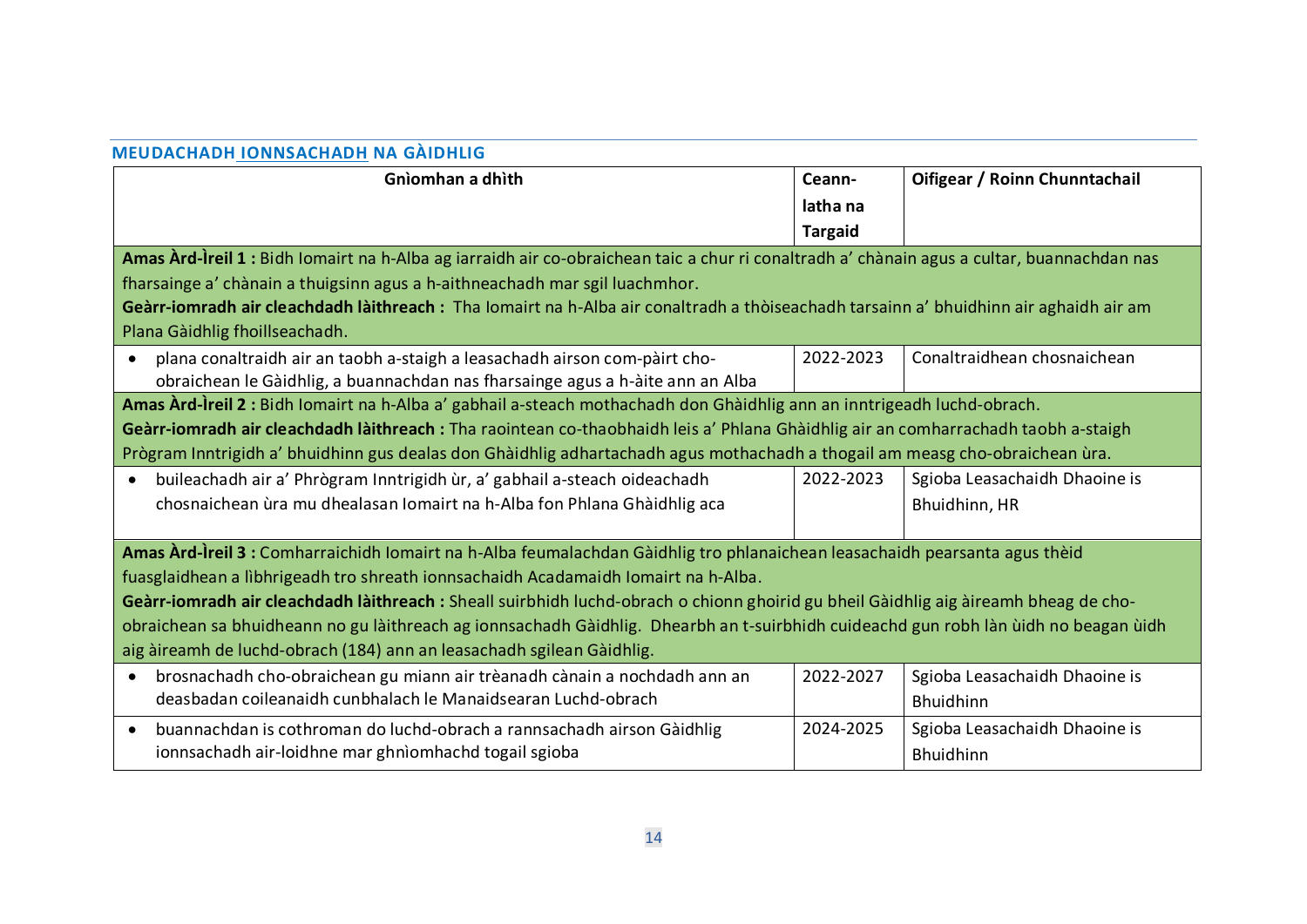### **ADHARTACHADH ÌOMHAIGH DHEIMHINNEACH DON GHÀIDHLIG**

**Amas Àrd-Ìreil 1 :** Bidh Iomairt na h-Alba a' dèanamh cinnteach gu bheil an luchd-obrach uile a' com-pàirteachadh sa Phlana Ghàidhlig agus a' tuigsinn an dleastanais reachdail a thaobh a dhealasan a lìbhrigeadh.

**Geàrr-iomradh air cleachdadh làithreach :** Tha tuigse chuibhrichte aig co-obraichean don riatanas reachdail air Iomairt na h-Alba gu plana a leasachadh. Tha cothrom air a bhith aca tuigse làithreach don Ghàidhlig a shealltainn, agus ùidh ann an leaschadh sgilean.

<span id="page-14-0"></span>

| cur an aithne fiosrachadh mun Ghàidhlig tarsainn sianalan Iomairt na h-Alba, a'<br>gabhail a-steach stuthan margaideachd didseatach Gàidhlig san amharc -                                                                                                                                                                                                                  | 2023-2027 | Cùisean Corporra is Margaideachd                  |
|----------------------------------------------------------------------------------------------------------------------------------------------------------------------------------------------------------------------------------------------------------------------------------------------------------------------------------------------------------------------------|-----------|---------------------------------------------------|
| taidhlichean sòisealta, bhidiothan, is eile                                                                                                                                                                                                                                                                                                                                |           |                                                   |
| cleachdadh na Gàidhlig aig tachartasan Scotland Europa agus seiminearan air-<br>loidhne a phìleatadh, mar eisimpleir, fosgladh/fàilte ann an Gàidhlig gus<br>cleachdadh air a' chànan a phrìomh-shruthadh a-steach do ar n-obair làitheil                                                                                                                                  | 2023-2024 | Alba Europa                                       |
| soidhneachadh puist-d dà-chànanach a leasachadh airson cleachdadh le luchd-<br>obrach uile                                                                                                                                                                                                                                                                                 | 2022-2023 | Sgioba Leasachaidh Dhaoine is<br><b>Bhuidhinn</b> |
| leantainn ag adhartachadh na Gàidhlig taobh a-staigh ar prògram thachartasan<br>cultarach ann an Taigh Alba sa Bhruiseal (Scotland House Brussels)                                                                                                                                                                                                                         | 2022-2023 | Alba Europa                                       |
| beachdachadh air ceanglaichean is co-obrachadh Iomairt Alba le Lionra Co-<br>ionannachd Cànain Eòrpach a dhoimhneachadh, gus tuigse nas fheàrr do na<br>poileasaidhean a chosnadh, a tha aca nan àite mu thimcheall nan diofar mhion-<br>chànanan fa leth agus mar a dh'fhaodadh iad sin Iomairt Alba a chuideachadh<br>gu a phlana fhèin a leasachadh agus a bhuileachadh | 2023-2025 | Alba Europa                                       |
| goireasan san amharc a sgrùdadh taobh a-staigh phrògraman maoineachaidh<br>Eòrpach a dh'fhaodadh taic a chur ri iomairtean Gàidhlig                                                                                                                                                                                                                                        | 2022-2027 | Alba Europa                                       |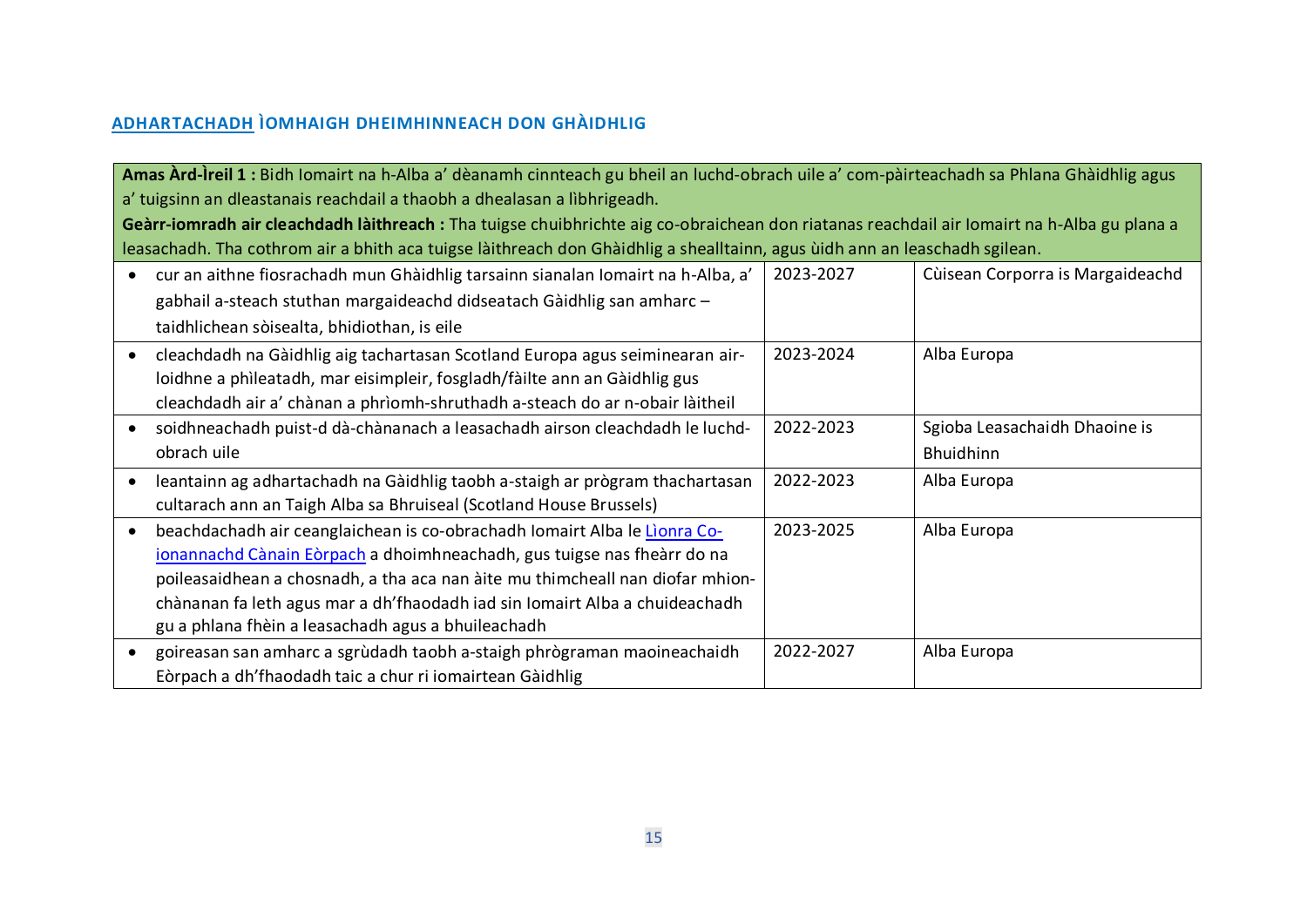# AMASAN SEIRBHEIS CHORPORRA

#### **INBHE**

| Gnìomhan a dhìth                                                                                                                          | Ceann-latha  | Oifigear / Roinn Chunntachail |  |
|-------------------------------------------------------------------------------------------------------------------------------------------|--------------|-------------------------------|--|
|                                                                                                                                           | na Targaid   |                               |  |
| Buil mhiannaichte : Suaicheantas is Brannd : An suaicheantas corporra is branndadh ann an Gàidhlig agus Beurla aig a' chiad chothrom agus |              |                               |  |
| mar phàirt den phròiseas ath-nuadhachaidh. Bu chòir don t-suaicheantas follaiseachd cho-ionann a thaisbeanadh don dà chànan.              |              |                               |  |
| Geàrr-iomradh air cleachdadh làithreach : Air fhaicinn mar phàirt de leasachadh leantainneach air ar stiùiridhean branndaidh.             |              |                               |  |
| dèanamh cinnteach gun tèid an suaicheantas corporra agus am branndadh a                                                                   | Loidhne-tìm  | Margaideachd - Dealbhadh      |  |
| nochdadh ann an Gàidhlig agus Beurla aig a' chiad chothrom agus mar phàirt de                                                             | ath-         | Grafaigeach                   |  |
| phròiseas ath-nuadhachaidh sam bith                                                                                                       | nuadhachaidh |                               |  |
| Buil mhiannaichte: Soidhneachd: Bidh soidhneachd fhaicsinneach a' gabhail a-steach Gàidhlig agus Beurla mar phàirt den phròiseas ath-     |              |                               |  |
| nuadhachaidh.                                                                                                                             |              |                               |  |
| Geàrr-iomradh air cleachdadh làithreach : Air fhaicinn mar phàirt de chuairt ùrachaidh sam bith air soidhneachd oifis, san àm ri teachd.  |              |                               |  |
| dèanamh cinnteach gum bi soidhneachd àrd-bhuadhach iomchaidh air a<br>$\bullet$                                                           | Loidhne-tìm  | Seirbheisean Oifis            |  |
| nochdadh gu dà-chànanach mar phàirt de phròiseas ath-nuadhachaidh Iomairt                                                                 | ath-         |                               |  |
| Alba                                                                                                                                      | nuadhachaidh |                               |  |

## <span id="page-15-1"></span><span id="page-15-0"></span>**CONALTRADH LEIS A' PHOBALL**

| Buil mhiannaichte: Adhartachadh: Teachdaireachd dheimhinneach gu bheil conaltradh bhon phoball ann an Gàidhlig an-còmhnaidh di- |                                                                                                                                                                                                                   |           |                                  |
|---------------------------------------------------------------------------------------------------------------------------------|-------------------------------------------------------------------------------------------------------------------------------------------------------------------------------------------------------------------|-----------|----------------------------------|
| beathte.                                                                                                                        |                                                                                                                                                                                                                   |           |                                  |
| Geàrr-iomradh air cleachdadh làithreach : Chan eil seo air a bhith na chleachdadh cunbhalach aig lomairt Alba gu ruige seo.     |                                                                                                                                                                                                                   |           |                                  |
|                                                                                                                                 | cuir aithris iomchaidh air làrach-lìn Iomairt Alba agus dèan sgrùdadh air mar a<br>dh'fhaodadh ar gnìomhachd chonaltraidhean an teachdaireachd adhartachadh<br>barrachd gu bheil Gàidhlig an-còmhnaidh di-beathte | 2022-2023 | Cùisean Corporra is Margaideachd |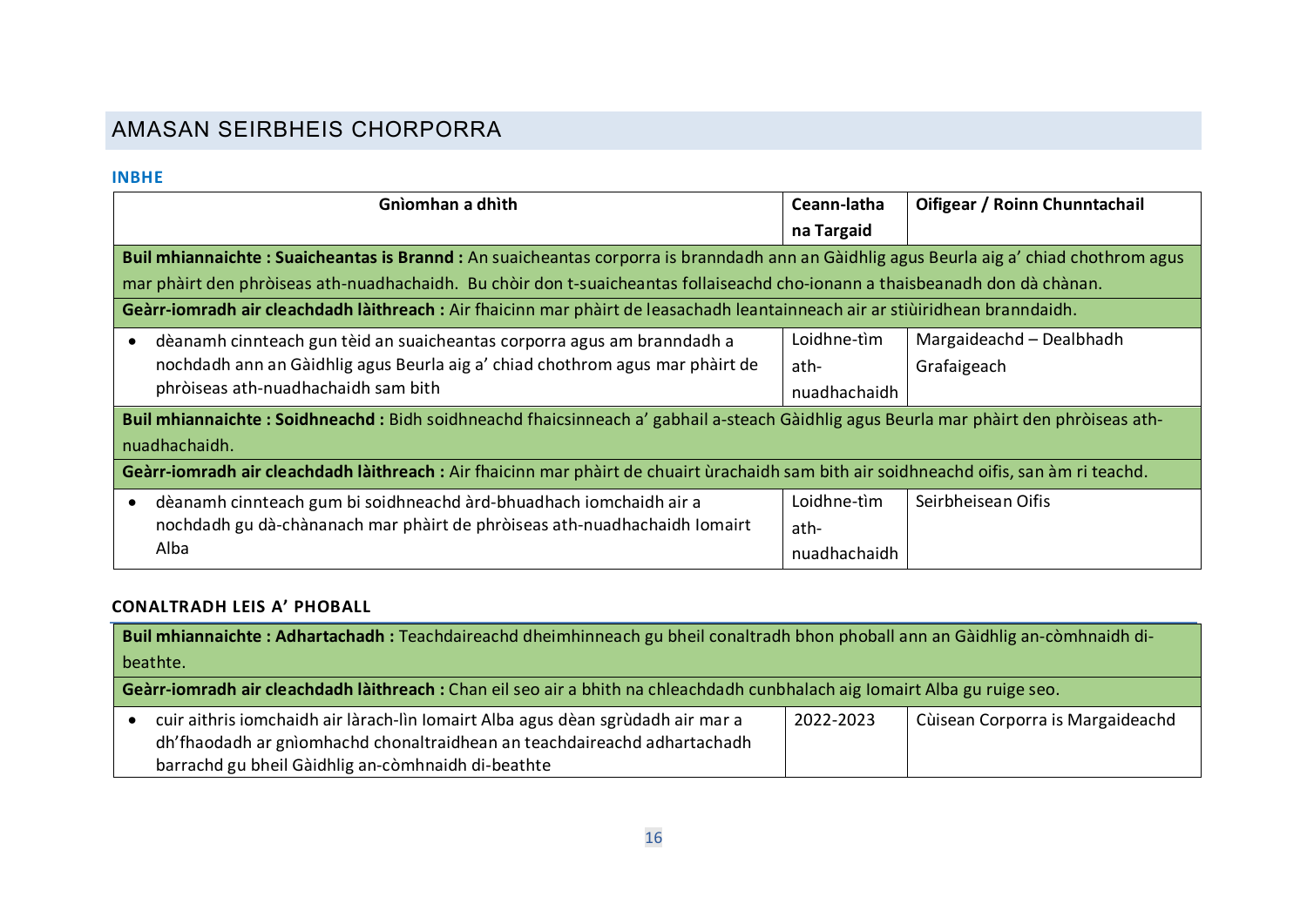| far a bheil e iomchaidh, cleachdaidh sinn am brannd #cleachdi gus sealltainn do<br>$\bullet$<br>luchd-labhairt na Gàidhlig gu bheil iad di-beathte<br>https://www.gaidhlig.scot/en/the-cleachdi-initiative/                                    |              |                                  |  |  |
|------------------------------------------------------------------------------------------------------------------------------------------------------------------------------------------------------------------------------------------------|--------------|----------------------------------|--|--|
| Buil mhiannaichte: Conaltradh Sgrìobhte: Gabhar an-còmhnaidh ri conaltradh Gàidhlig (sa phost, post-d agus meadhanan sòisealta) agus                                                                                                           |              |                                  |  |  |
| thèid freagairtean a thoirt ann an Gàidhlig ann an co-rèir ris a' phoileasaidh san fharsaingeachd.                                                                                                                                             |              |                                  |  |  |
| Geàrr-iomradh air cleachdadh làithreach: Tionndaidhean Gàidhlig air an toirt gu buil le an iarraidh, cunbhalach do chànanan eile.                                                                                                              |              |                                  |  |  |
| 2023-2024<br>Cùisean Corporra is Margaideachd<br>ath-sgrùdadh air a' ghoireas 'Cuir fios thugainn' tarsainn shianalan conaltraidh<br>$\bullet$<br>sgrìobhte uile agus neartaich mar as iomchaidh gus conaltraidhean Gàidhlig a<br>chomasachadh |              |                                  |  |  |
| Buil mhiannaichte: Fàilteachas is Fòn: Far an urrainn do luchd-obrach le Gàidhlig an t-seirbheis seo a thoirt seachad, tha iad a' faighinn taic                                                                                                |              |                                  |  |  |
| air sin a dhèanamh agus tha an t-seirbheis air a h-adhartachadh don phoball.                                                                                                                                                                   |              |                                  |  |  |
| Geàrr-iomradh air cleachdadh làithreach: Tha seirbheisean fàilteachaidh sa mhòr-chuid, air an solarachadh tro chunnradair air an taobh a-                                                                                                      |              |                                  |  |  |
| muigh.                                                                                                                                                                                                                                         |              |                                  |  |  |
| ann an eacarsaichean solarachaidh san àm ri teachd, gabhaidh sinn cunntas air<br>$\bullet$                                                                                                                                                     | A rèir clàr- | Seirbheisean Oifis               |  |  |
| sgilean Gàidhlig mar phàirt den phròiseas tairgsinn                                                                                                                                                                                            | ama          |                                  |  |  |
|                                                                                                                                                                                                                                                | solarachaidh |                                  |  |  |
| Buil mhiannaichte: Coinneamhan poblach: Cothroman air coinneamhan poblach a chumail gu dà-chànanach no ann an Gàidhlig, air an                                                                                                                 |              |                                  |  |  |
| rannsachadh agus air an adhartachadh gu cunbhalach.                                                                                                                                                                                            |              |                                  |  |  |
| Geàrr-iomradh air cleachdadh làithreach : Chan eil Iomairt na h-Alba gu cunbhalach a' cumail choinneamhan poblach.                                                                                                                             |              |                                  |  |  |
| thèid beachdachadh air goireas dà-chànanach a sholarachadh, airson<br>$\bullet$                                                                                                                                                                | Mar a bhios  | Cùisean Corporra is Margaideachd |  |  |
| choinneamhan poblach buntainneach sam bith a ghabahr os làimh                                                                                                                                                                                  | riatanach    |                                  |  |  |

#### **FIOSRACHADH**

**Buil mhiannaichte : Brathan Naidheachd :** Brathan naidheachd àrd-ìomhaigheil agus na brathan naidheachd uile co-cheangailte ri Gàidhlig rim faotainn ann an Gàidhlig agus Beurla.

<span id="page-16-0"></span>**Geàrr-iomradh air cleachdadh làithreach :** Chan eil brathan naidheachd air an cuairteachadh ann an Gàidhlig.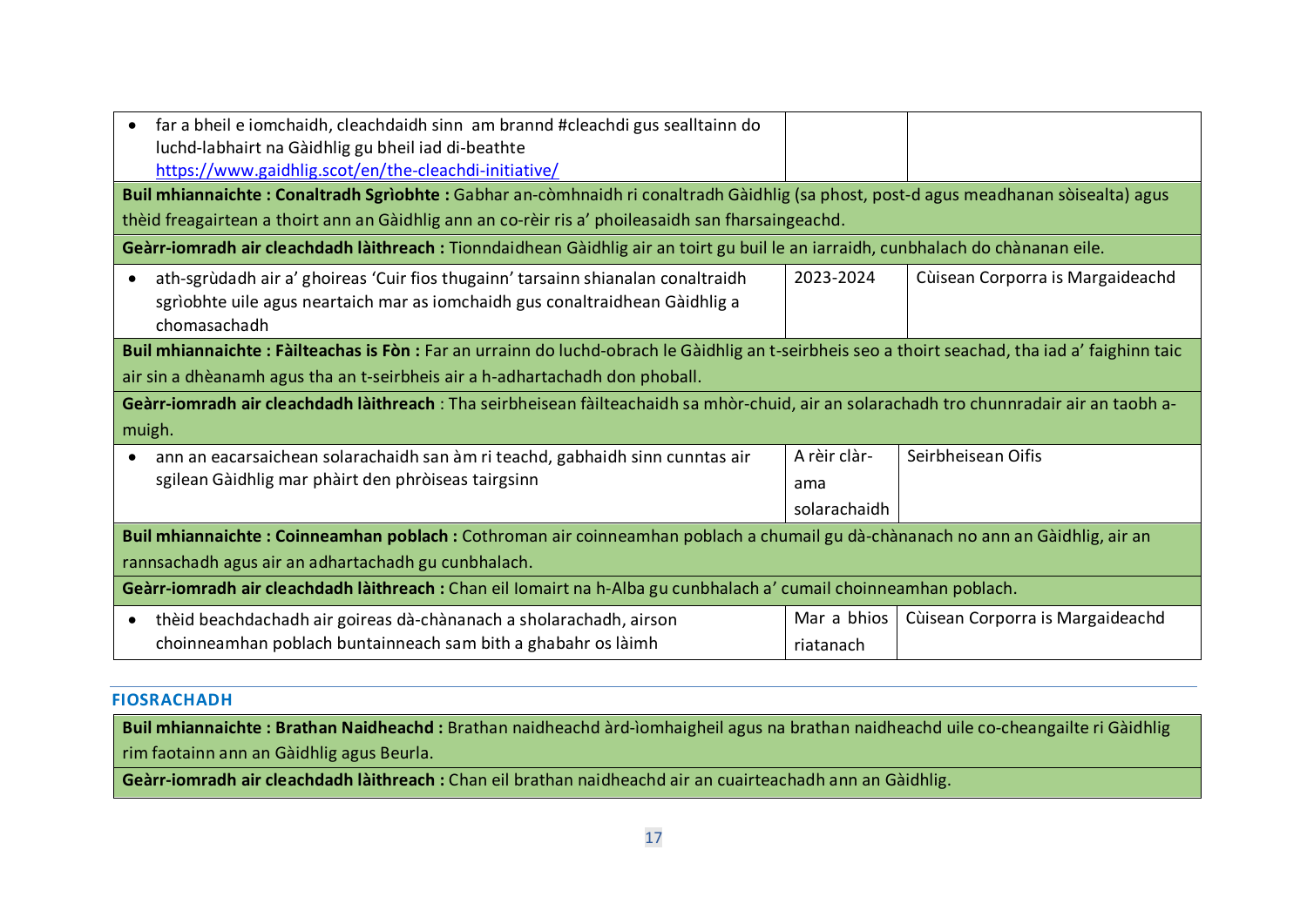| gu gnìomhach a' tabhann naidheachdan àrd-ìomhaigheil ann an Gàidhlig<br>$\bullet$                                                                                                                                                                                                                                             | 2023-2027 | Cùisean Corporra is Margaideachd |  |  |
|-------------------------------------------------------------------------------------------------------------------------------------------------------------------------------------------------------------------------------------------------------------------------------------------------------------------------------|-----------|----------------------------------|--|--|
| Buil mhiannaichte: Meadhanan Sòisealta: Susbaint Ghàidhlig air a sgaoileadh gu cunbhalach tro mheadhanan sòisealta, air a stiùireadh leis<br>an ìre de luchd-cleachdaidh fìor agus san amharc.                                                                                                                                |           |                                  |  |  |
| Geàrr-iomradh air cleachdadh làithreach: Chan eil Gàidhlig air a solarachadh san fharsaingeachd tro shianalan mheadhanan sòisealta ach                                                                                                                                                                                        |           |                                  |  |  |
| bidh eadar-theangachaidhean rim faotainn le an iarraidh, mar a tha cànanan eile.                                                                                                                                                                                                                                              |           |                                  |  |  |
| thèid susbaint Ghàidhlig a sgaoileadh tro mheadhanan sòisealta, air a stiùireadh<br>$\bullet$<br>leis an ìre de luchd-cleachdaidh fìor agus san amharc                                                                                                                                                                        | 2023-2027 | Susbaint - meadhanan sòisealta   |  |  |
| Buil mhiannaichte: Làrach-lìn: Bu chòir do shusbaint Ghàidhlig a bhith ri faotainn air làrach-lìn an ùghdarrais phoblaich, le cuideam air a                                                                                                                                                                                   |           |                                  |  |  |
| thoirt do na duilleagan leis an ruigsinneachd as àirde san amharc.                                                                                                                                                                                                                                                            |           |                                  |  |  |
| Geàrr-iomradh air cleachdadh làithreach : Chan eil seo na chleachdadh gu làithreach.                                                                                                                                                                                                                                          |           |                                  |  |  |
| tòiseachadh a leasachadh susbaint gun ghluasad ann an Gàidhlig agus às dèidh sin<br>$\bullet$<br>a' leudachadh beag air bheag, a' toirt prìomhachas do shusbaint àrd-bhuadhach<br>beachdachadh air solar a leasachadh taobh a-staigh earrann 'Ruigsinneachd air<br>$\bullet$<br>Fiosrachadh' air làrach-lìn Iomairt na h-Alba | 2022-2027 | Susbaint - làrach-lìn            |  |  |
| Buil mhiannaichte: Foillseachaidhean Corporra: Air an toirt gu buil ann an Gàidhlig is Beurla, le prìomhachas air a thoirt dhaibhsan leis an                                                                                                                                                                                  |           |                                  |  |  |
| ruigsinneachd as àirde san amharc.                                                                                                                                                                                                                                                                                            |           |                                  |  |  |
| Geàrr-iomradh air cleachdadh làithreach : Chan eil seo na chleachdadh gu làithreach.                                                                                                                                                                                                                                          |           |                                  |  |  |
| bidh tar-sgrìobhaidhean rim faotainn le an iarraidh, ann an co-rèir ri ar modh-<br>$\bullet$<br>obrach a thaobh chànanan eile                                                                                                                                                                                                 | 2023-2027 | Margaideachd - Susbaint          |  |  |
| Buil mhiannaichte: Goireasachd cànain: Tha pròiseas na àite gus dèanamh cinnteach gu bheil càileachd agus ruigsinneachd air Gàidhlig àrd<br>ann am fiosrachadh corporra uile.                                                                                                                                                 |           |                                  |  |  |
| Geàrr-iomradh air cleachdadh làithreach : Chan eil seo na chleachdadh gu làithreach.                                                                                                                                                                                                                                          |           |                                  |  |  |
| pròiseas a leasachadh gus a dhèanamh cinnteach gu bheil càileachd is<br>$\bullet$<br>ruigsinneachd air Gàidhlig àrd, ann am fiosrachadh corporra uile                                                                                                                                                                         | 2024-2025 | Cùisean Corporra is Margaideachd |  |  |
| Buil mhiannaichte: Taisbeanaidhean: Bu chòir do chothroman air taisbeanaidhean poblach a lìbhrigeadh gu dà-chànanach no ann an                                                                                                                                                                                                |           |                                  |  |  |
| Gàidhlig a rannsachadh air bunait chunbhalach, le prìomhachas ga thoirt dhaibhsan le comas air a' bhuaidh as àirde.                                                                                                                                                                                                           |           |                                  |  |  |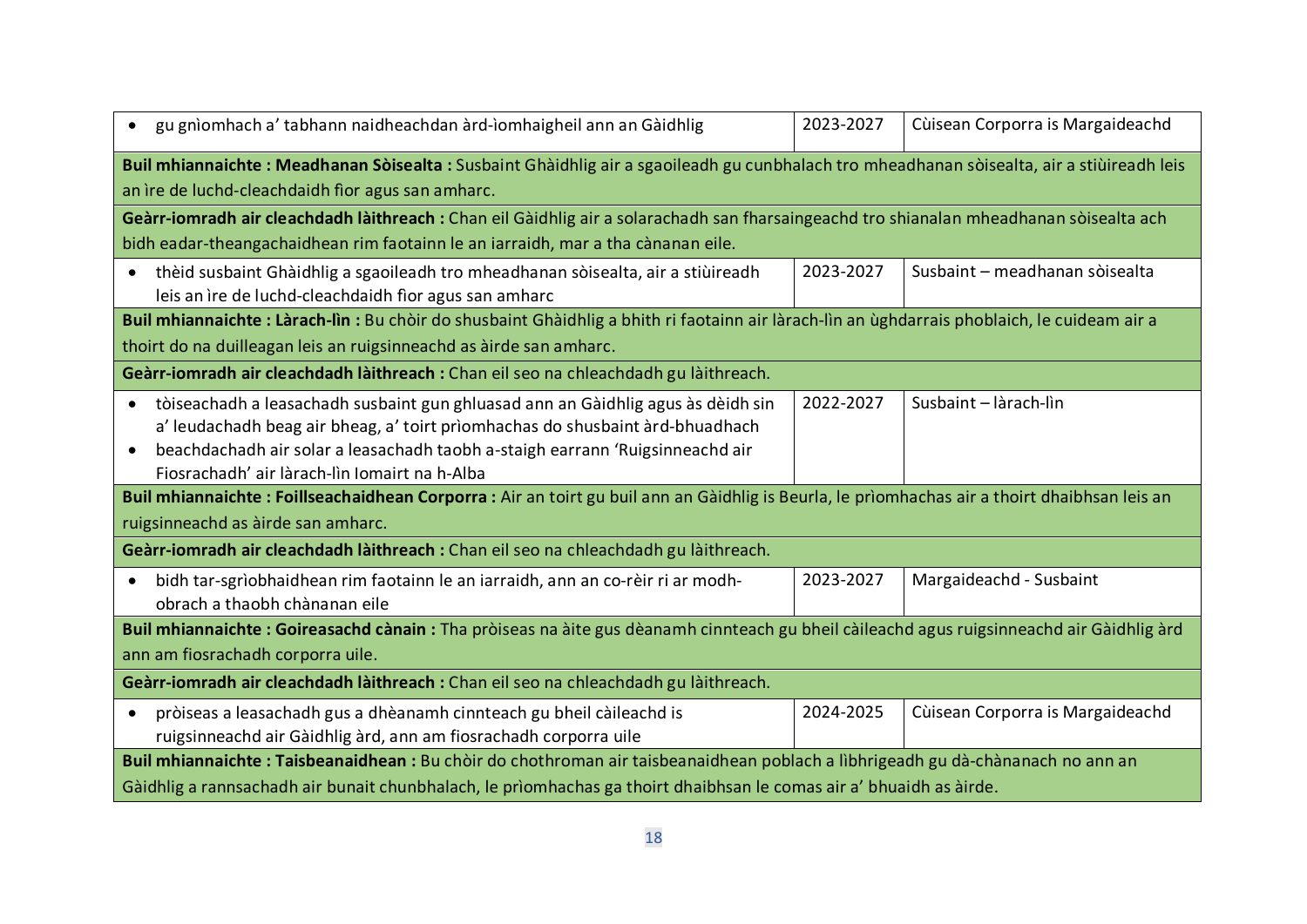| Geàrr-iomradh air cleachdadh làithreach : Tar-sgrìobhaidhean rim faotainn le an iarraidh. |                                                                                |           |                         |
|-------------------------------------------------------------------------------------------|--------------------------------------------------------------------------------|-----------|-------------------------|
|                                                                                           | ath-sgrùdadh mar a dh'fhaodadh an àrainneachd dhidseatach làithreach air-      | 2023-2027 | Margaideachd - Susbaint |
|                                                                                           | loidhne, cothrom a thoirt air taisbeanaidhean poblach a lìbhrigeadh gu dà-     |           |                         |
|                                                                                           | chànanach no ann an Gàidhlig, a' gabhail a-steach m.e. seiminearan air-loidhne |           |                         |

### **LUCHD-OBRACH**

<span id="page-18-0"></span>

| Buil mhiannaichte: In-Sgrùdadh: Coilean sgrùdadh a-staigh air sgilean Gàidhlig agus feumalachdan trèanaidh tro bheatha gach plana.                                                                                                                                                                                                                                                                                                                                                                                                                                                                                                                                                                                                                                                                                                                                                                                                 |                                                          |                                                                                  |  |  |
|------------------------------------------------------------------------------------------------------------------------------------------------------------------------------------------------------------------------------------------------------------------------------------------------------------------------------------------------------------------------------------------------------------------------------------------------------------------------------------------------------------------------------------------------------------------------------------------------------------------------------------------------------------------------------------------------------------------------------------------------------------------------------------------------------------------------------------------------------------------------------------------------------------------------------------|----------------------------------------------------------|----------------------------------------------------------------------------------|--|--|
| Geàrr-iomradh air cleachdadh làithreach : Crìochnaichte - an t-suirbhidh crìochnaichte san Ògmhios 2021.                                                                                                                                                                                                                                                                                                                                                                                                                                                                                                                                                                                                                                                                                                                                                                                                                           |                                                          |                                                                                  |  |  |
| aontachadh raon-ama airson ath-shuirbhidh<br>thèid ath-sgrùdaidhean cunbhalach air an àrd-ùrlar e-ionnsachaidh a tha ri teachd,<br>a ghabhail os làimh gus sùil a chumail air an àireamh de dhaoine a' leasachadh an<br>sgilean Gàidhlig. Tha sinn an dùil ri adhartachadh cunbhalach air an tairgse e-<br>ionnsachaidh gus a dhèanamh cinnteach gu bheilear a' cuimhneachadh do cho-<br>obraichean mu na cothroman leantainneach air sgilean Gàidhlig a leasachadh.<br>Buil mhiannaichte: Inntrigeadh: Eòlas air plana Gàidhlig an ùghdarrais phoblaich air a ghabhail a-steach do inntrigidhean luchd-obrach ùr.<br>Geàrr-iomradh air cleachdadh làithreach : Tha am Prògram Inntrigidh làithreach ga ath-sgrùdadh agus ga ath-dhealbhadh. Tha planaichean<br>ann airson am Plana Gàidhlig adhartachadh do chosnaichean ùra, còmhla ri solar san amharc air tairgse e-ionnsachaidh gus cothrom a thoirt<br>air sgilean Gàidhlig. | Aig<br>puingean<br>iomchaidh<br>tro bheatha<br>a' phlana | Conaltraidhean Chosnaichean;<br>Sgioba Leasachaidh Dhaoine is<br><b>Buidhinn</b> |  |  |
| am Plana Gàidhlig a bhith mar phàirt den Phrògram Inntrigidh gus a dhèanamh<br>٠<br>cinnteach gu bheil luchd-obrach uile a' tighinn don phrògram, air an<br>comharrachadh 's air am brosnachadh gus iad fhèin a dhèanamh fiosrachail mun<br>phlana                                                                                                                                                                                                                                                                                                                                                                                                                                                                                                                                                                                                                                                                                 | 2022-2027                                                | HR, Sgioba Leasachaidh Dhaoine is<br><b>Buidhinn</b>                             |  |  |
| Buil mhiannaichte: Trèanadh cànain: Trèanadh is leasachadh air sgilean Gàidhlig air a thabhann do luchd-obrach, gu h-àraid a thaobh<br>buileachadh air plana Gàidhlig an ùghdarrais phoblaich.<br>Geàrr-iomradh air cleachdadh làithreach : Gu làithreach, tha e comasach do cho-obraichean trèanadh sgilean Gàidhlig iarraidh tro ar Iarrtas<br>Ionnsachaidh Pearsanta, mar a bhios riatanach.                                                                                                                                                                                                                                                                                                                                                                                                                                                                                                                                    |                                                          |                                                                                  |  |  |
|                                                                                                                                                                                                                                                                                                                                                                                                                                                                                                                                                                                                                                                                                                                                                                                                                                                                                                                                    |                                                          |                                                                                  |  |  |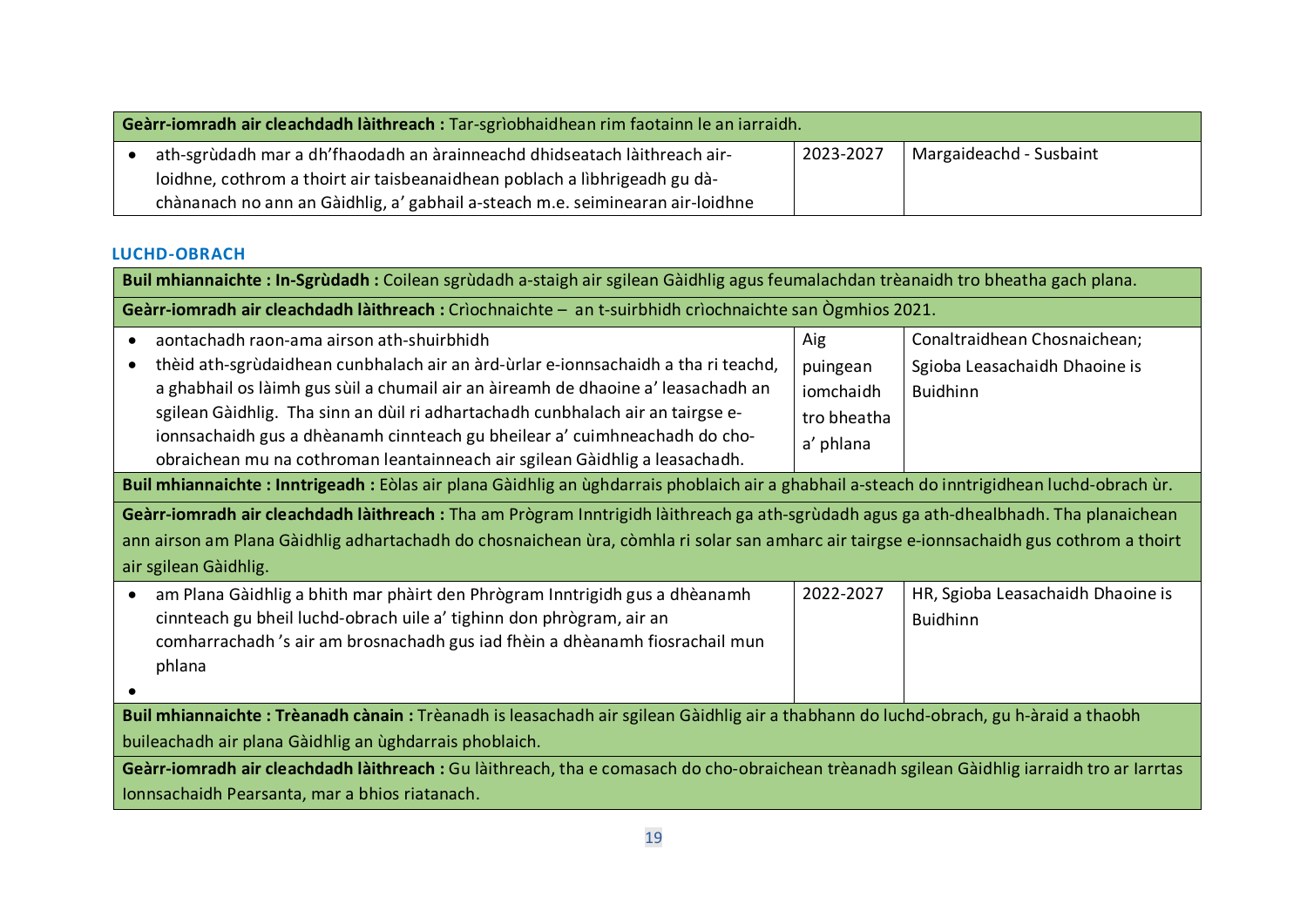<span id="page-19-0"></span>

| tabhann air tairgse e-ionnsachaidh ùr gus sreath de chànanan a sholarachadh do<br>$\bullet$<br>cho-obraichean air-loidhne, a' gabhail a-steach Gàidhlig                                                                             | 2023-2024 | Sgioba Leasachaidh Dhaoine is<br>Buidhinn, HR |  |  |  |
|-------------------------------------------------------------------------------------------------------------------------------------------------------------------------------------------------------------------------------------|-----------|-----------------------------------------------|--|--|--|
| Buil mhiannaichte: Trèanadh mothachaidh: Trèanadh mothachadh don Ghàidhlig ga thabhann do luchd-obrach, le prìomhachas ga thoirt                                                                                                    |           |                                               |  |  |  |
| do stiùirichean, buill a' bhùird agus luchd-obrach a' dèiligeadh gu dìreach leis a' phoball.                                                                                                                                        |           |                                               |  |  |  |
| Geàrr-iomradh air cleachdadh làithreach : Gu làithreach, tha Buidheann Obrach a' Phlana Ghàidhlig a' toirt fiosrachadh buntainneach mu                                                                                              |           |                                               |  |  |  |
| chùl-fhiosrachadh ar plana agus an gealltanas a tha a dhìth.                                                                                                                                                                        |           |                                               |  |  |  |
| bidh trèanadh ann am Mothachadh don Ghàidhlig air a thabhann do luchd-obrach,<br>$\bullet$                                                                                                                                          | 2023-2027 | Sgioba Leasachaidh Dhaoine is                 |  |  |  |
| a' gabhail a-steach àrd-sgiobaidhean stiùiridh is ceannardais                                                                                                                                                                       |           | Buidhinn, HR                                  |  |  |  |
|                                                                                                                                                                                                                                     |           |                                               |  |  |  |
| Buil mhiannaichte: Trusadh: Ag aithneachadh agus a' toirt spèis do sgilean Gàidhlig taobh a-staigh a' phròiseas trusaidh air feadh an<br>ùghdarrais phoblaich.                                                                      |           |                                               |  |  |  |
| Geàrr-iomradh air cleachdadh làithreach : Gabhaidh seo a dheasbad le bal den Sgioba HR a thaobh riatanasan obrach feumail sònraichte<br>sam bith.                                                                                   |           |                                               |  |  |  |
| beachdachadh air an ìre de sgilean Gàidhlig aig àm trusaidh gu dreuchdan<br>$\bullet$<br>sònraichte mar a bhios riatanach                                                                                                           | 2023-2027 | HR                                            |  |  |  |
| Buil mhiannaichte: Trusadh: Gàidhlig air a h-ainmeachadh mar sgil riatanach / ion-mhiannaichte ann an tuairisgeulan dreuchd airson am<br>plana Gàidhlig a lìbhrigeadh, agus ann an co-rèir ri comhairle trusaidh Bhòrd na Gàidhlig. |           |                                               |  |  |  |
| Geàrr-iomradh air cleachdadh làithreach : Faodaidh seo a dheasbad le ball de Sgioba HR a thaobh riatanasan obrach feumail sònraichte sam<br>bith.                                                                                   |           |                                               |  |  |  |
| thèid beachd a thoirt air dreuchdan agus a bheil Gàidhlig riatanach no ion-<br>$\bullet$<br>mhiannaichte                                                                                                                            | 2023-2027 | <b>HR</b>                                     |  |  |  |
| Buil mhiannaichte: Trusadh: Sanasan obrach dà-chànanach no Gàidhlig a-mhàin le dreuchdan uile far a bheil Gàidhlig na sgil riatanach.                                                                                               |           |                                               |  |  |  |
| Geàrr-iomradh air cleachdadh làithreach : Faodaidh seo a dheasbad le ball de Sgioba HR a thaobh riatanasan dreuchdail feumail sònraichte                                                                                            |           |                                               |  |  |  |
| sam bith.                                                                                                                                                                                                                           |           |                                               |  |  |  |
| thèid dèiligeadh ri seo air bunait sealach, far a bheil Gàidhlig air a h-ainmeachadh<br>$\bullet$<br>mar sgil riatanach do dhreuchd shònraichte                                                                                     | 2023-2027 | <b>HR</b>                                     |  |  |  |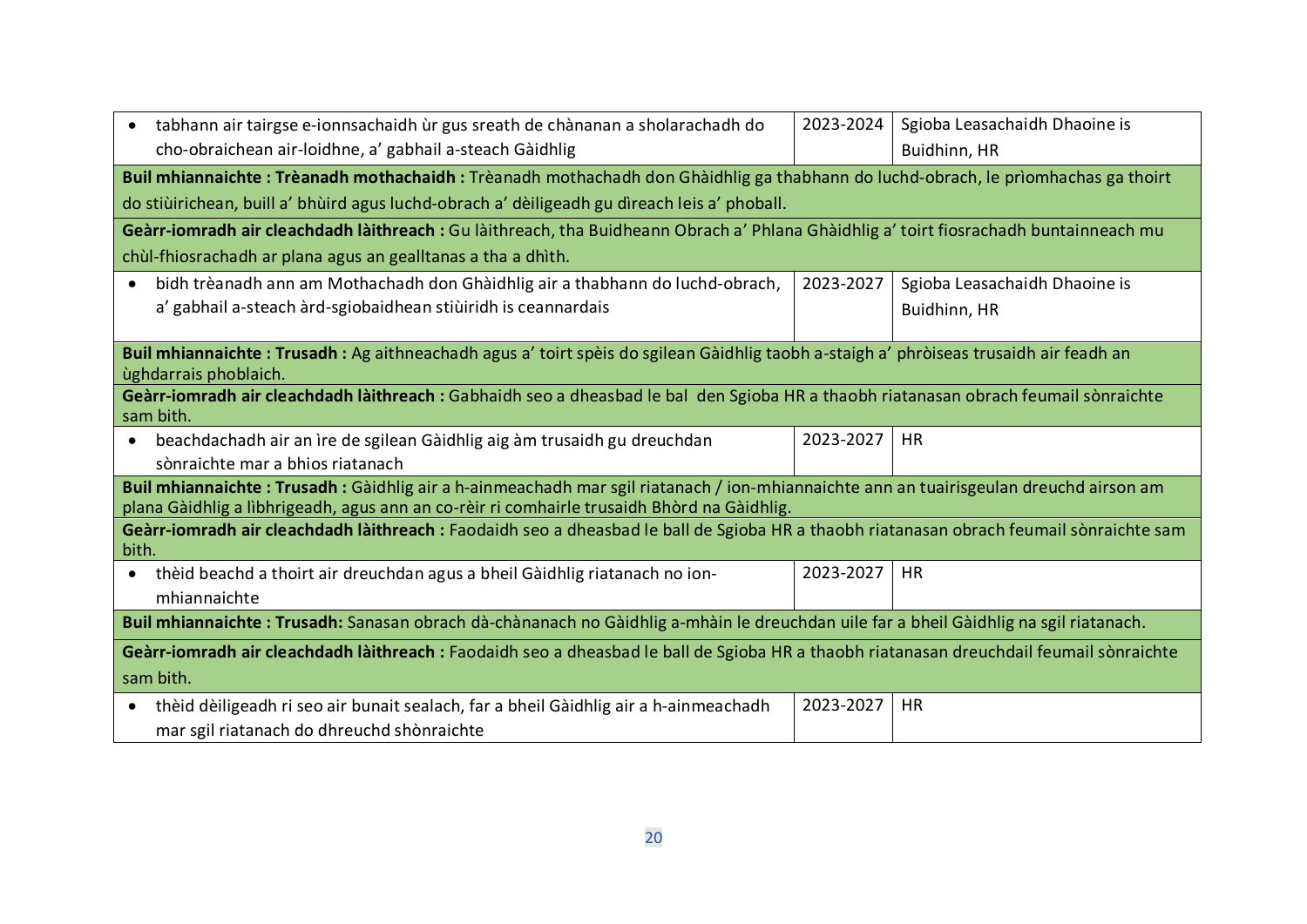# **CORPAS NA GÀIDHLIG**

| Buil mhiannaichte: Gnàthachas Litreachaidh na Gàidhlig: Bidh na Gnàthasan Litreachaidh Gàidhlig as ùire gan leantainn a thaobh stuthan       |           |                                |  |  |
|----------------------------------------------------------------------------------------------------------------------------------------------|-----------|--------------------------------|--|--|
| sgrìobhte uile air an toirt gu buil leis an ùghdarras phoblach.                                                                              |           |                                |  |  |
| Geàrr-iomradh air cleachdadh làithreach : Gu ruige seo, cha robh riatanas sònraichte sam bith air Iomairt na h-Alba gu Gnàthasan             |           |                                |  |  |
| Litreachaidh na Gàidhlig a chleachdadh.                                                                                                      |           |                                |  |  |
| sgrùdadh mar a dh'fhaodas Iomairt na h-Alba an cleachdadh as fheàrr air                                                                      | 2022-2027 | Conaltraidhean is Margaideachd |  |  |
| Gnàthasan Litreachaidh na Gàidhlig làithreach, a chur an gnìomh                                                                              |           |                                |  |  |
| Buil mhiannaichte: Ainmean-àite: Comhairle mu ainmean-àite Gàidhlig bho Ainmean-Àite na h-Alba ga shireadh 's ga chleachdadh.                |           |                                |  |  |
| Geàrr-iomradh air cleachdadh làithreach : Gu ruige seo tha aon oifis, Taigh Apex ann an Dùn Èideann, air ainmean-àite Gàidhlig a ghabhail a- |           |                                |  |  |
| steach.                                                                                                                                      |           |                                |  |  |
| sgrùdadh na dòigh as fheàrr do Iomairt na h-Alba gnàthasan ainmeachaidh                                                                      | 2022-2027 | Conaltraidhean is Margaideachd |  |  |
| àiteachan Ainmean Àite na h-Alba a leantainn                                                                                                 |           |                                |  |  |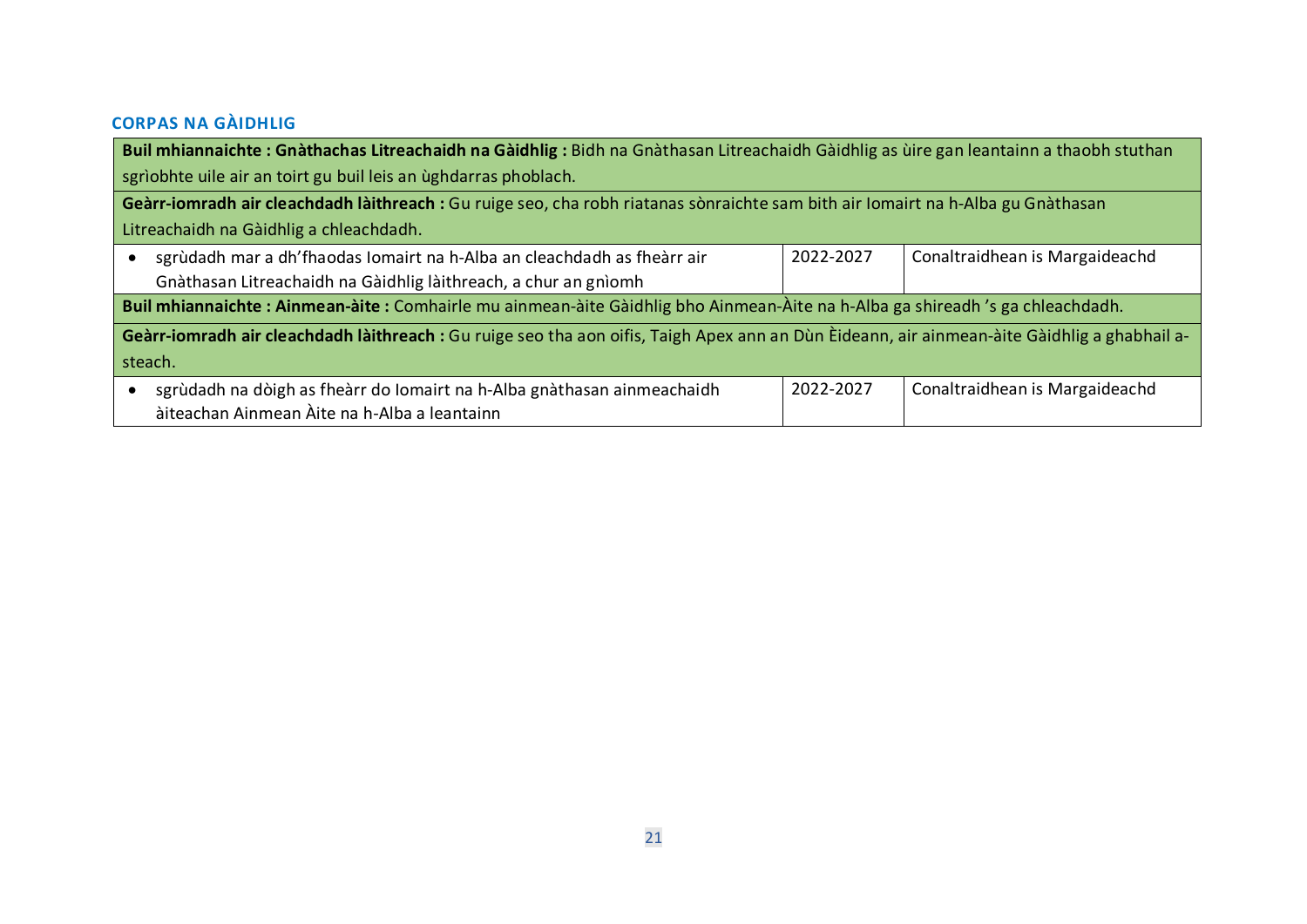# <span id="page-21-0"></span>**5. CEANGLAICHEAN GU AN FHRÈAM COILEANAIDH NÀISEANTA**

Tha am Frèam Coileanaidh Nàiseanta airson Alba air fad. Is e adhbhar:

- dùthaich nas soirbheachail a chruthachadh
- cothroman a thoirt do gach neach a' fuireach ann an Alba
- sunnd dhaoine a' fuireach ann an Alba a mheudachadh
- fàs seasmhach is in-ghabhalach a chruthachadh

•neo-ionannachdan a lùghdachadh agus cudromachd co-ionann a thoirt do adhartas eaconamach, àrainneachdail agus sòisealta

Tha na gealltanasan anns a' chiad Phlana Gàidhlig aig Iomairt na h-Alba nan laighe aig cridhe prìomhachasan an Fhrèam Coileanaidh Nàiseanta. Mar eisimpleir:

- Tro ar gnìomhachdan a thaobh àireamhan is comasan luchd-obrach a thogail gus Gàidhlig a chleachdadh nan obair, bidh barrachd leud agus doimhneachd goireis againn do luchd-cleachdaidh le Gàidhlig air na seirbheisean againn a ruighinn agus a thaic, agus aig a' cheann thall a' cuideachadh le sunnd dhaoine a' fuireach ann an Alba a mheudachadh.
- Tro ar n-aithne do luach na Gàidhlig mar sho-mhaoin eaconamach a dh'fhaodadh cur gu leantainneach ri ar n-obair eadar-nàiseanta, a' gabhail a-steach mar a tha Alba ga faicinn ann an suidheachadh cruinneil, bhiodh sinn a' cur ris an amas a thaobh dùthaich nas soirbheachail a chruthachadh.
- Le bhith a' cur fàilte air ceangal bho ghnothachasan a dh'fhaodadh a bhith airson conaltradh ri Iomairt na h-Alba ann an Gàidhlig, bidh sinn ag ìsleachadh bhacaidhean ann an cothrom air ar seirbheisean agus a' cuideachadh le neo-ionannachdan a lùghdachadh air feadh Alba.

Gheibhear làn fhiosrachadh air an Fhrèam Coileanaidh Nàiseanta aig <https://nationalperformance.gov.scot/>

# <span id="page-21-1"></span>**6. CEANGLAICHEAN GU FRÈAMAN IONADAIL IS ROINNEIL**

Tha Iomairt na h-Alba ag aithneachadh rùn Plana Nàiseanta na Gàidhlig ann an coileanadh èifeachd thionalach air feadh Alba tro na diofar phlanaichean Gàidhlig aig ùghdarrasan poblach. Mar sin, bidh Iomairt na h-Alba mothachail do bhith a' sireadh chothroman gus gnìomhachdan buntainneach taobh a-staigh a' phlana a cho-thaobhadh le gnìomhachdan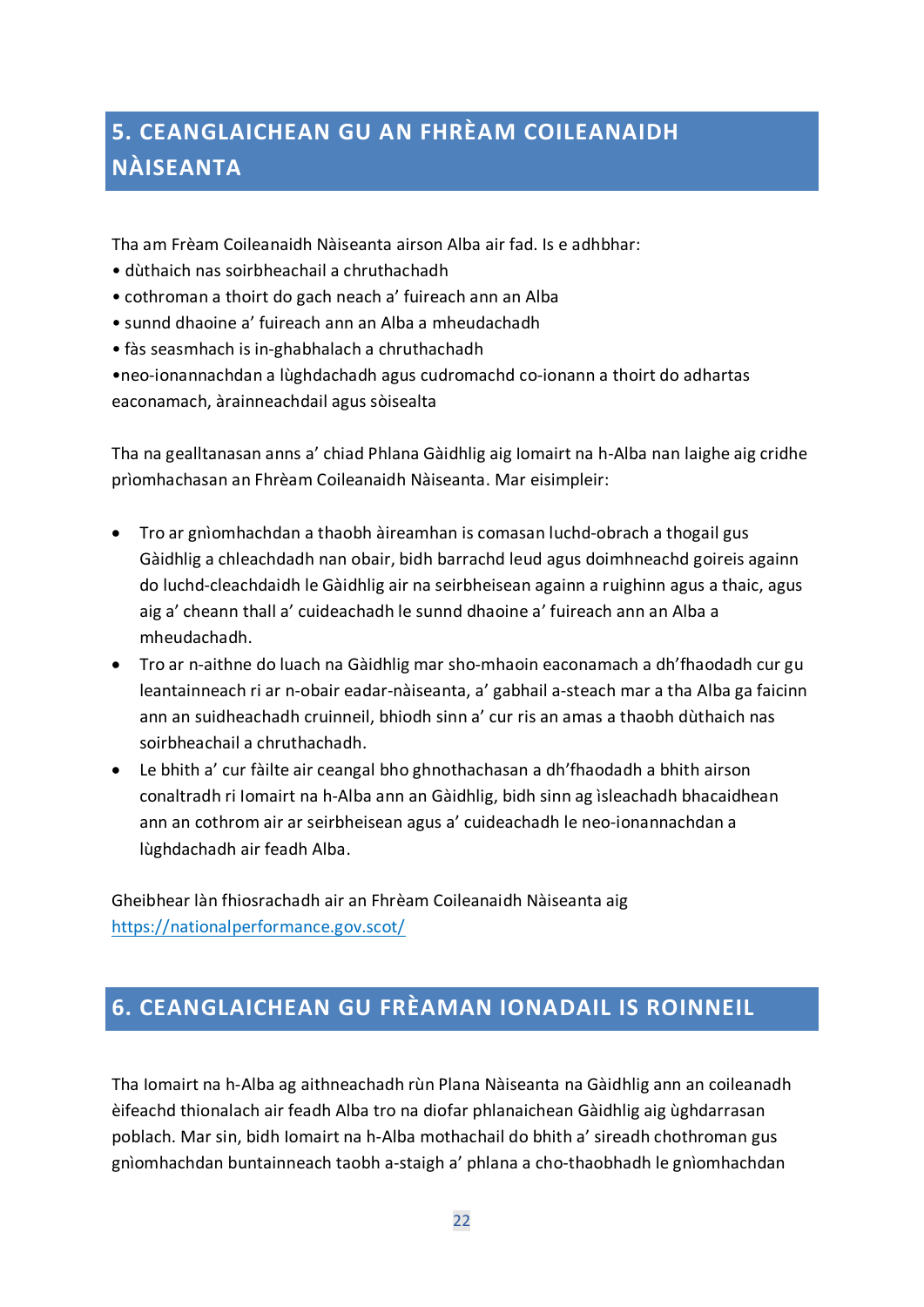nan ùghdarrasan poblach eile, ach cuideachd le cothroman a dh'fhaodadh a thighinn am bàrr tro bhith an sàs ann an Com-pàirteachasan Planaidh Coimhearsnachd sam bith no gnìomhachdan planaidh Roinneil.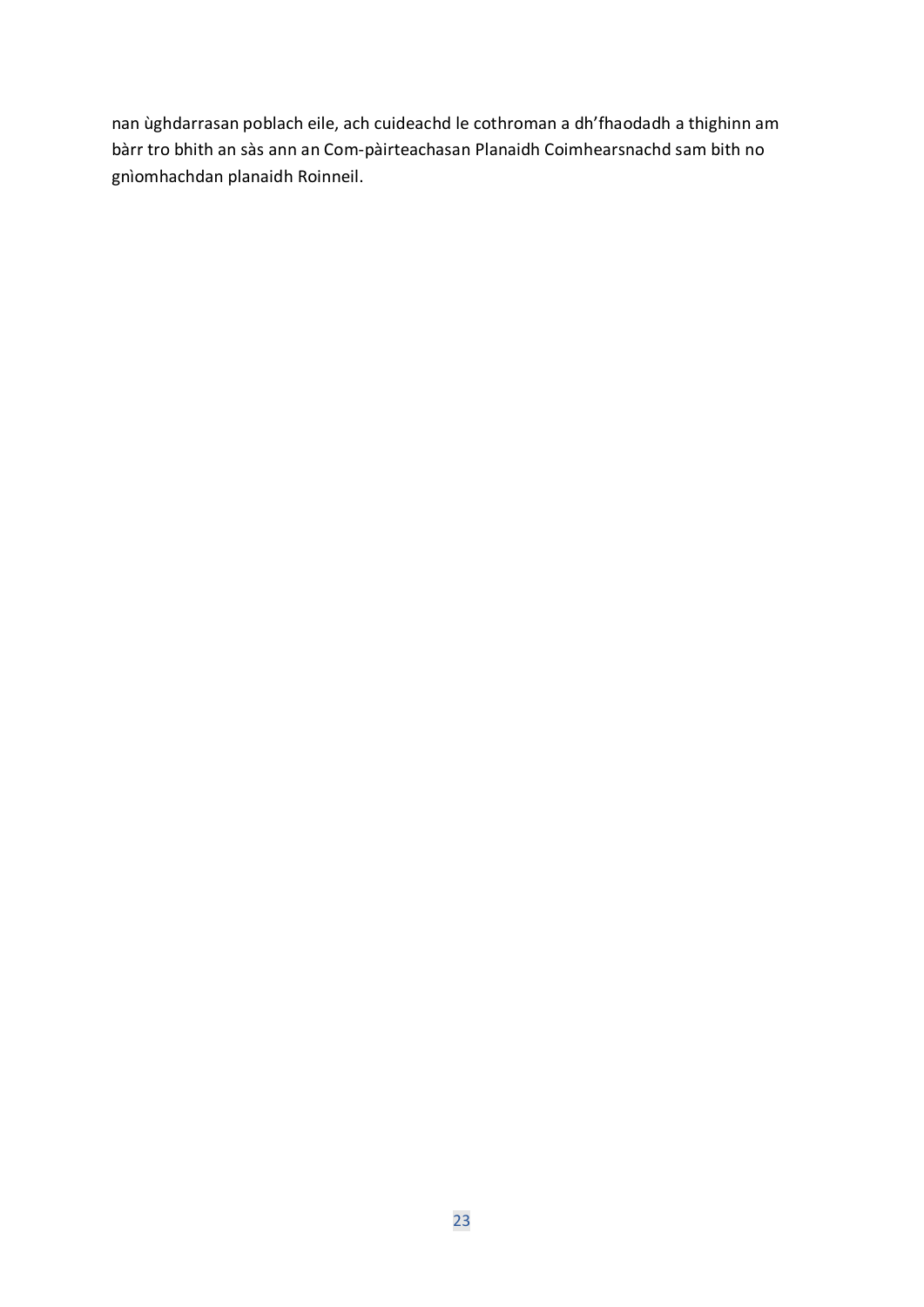# <span id="page-23-0"></span>**7. FOILLSEACHADH**

### <span id="page-23-1"></span>FOILLSEACHADH IS FOLLAISEACHADH A' PHLANA

#### **AIR AN TAOBH A-STAIGH**

Thèid plana chonaltraidhean air an taobh a-staigh a leasachadh gus mothachadh do ar Plana Gàidhlig a thogail, mar a bhios sinn ga lìbhrigeadh agus mar a dh'fhaodas co-obraichean a thighinn an sàs ann.

Bu chòir don seo mion-fhiosrachadh a thoirt air mar a leigeas an t-ùghdarras poblach fios mun phlana Ghàidhlig aca gu an luchd-obrach agus luchd-ùidhe eile air an taobh a-staigh aig gach ìre den bhuidheann, dè an t-uallach a th' orra a thaobh lìbhrigeadh agus a thaobh nan cothroman a tha an làthair gu Gàidhlig a chleachdadh agus / no sgilean a leasachadh.

#### <span id="page-23-2"></span>**AIR AN TAOBH A-MUIGH**

Bidh Plana Gàidhlig Iomairt na h-Alba air fhoillseachadh ann an Gàidhlig agus Beurla air an làrach-lìn againn. A thuilleadh air sin:-

- foillsichidh sinn am plana tro mheasgachadh de àrd-ùrlaran mheadhanan sòisealta
- sgaoilear lethbhreacan den phlana gu buidhnean eile co-cheangailte agus buidhnean treas-phàrtaidh, a' mìneachadh an dleastanais ann an lìbhrigeadh a' phlana
- sgaoilear lethbhreacan den phlana gu prìomh luchd-ùidhe sna h-earrannan poblach, prìobhaideach agus treas earrainn
- sgaoilear lethbhreacan den phlana gu buidhnean Gàidhlig buntainneach agus buidhnean eile le ùidh
- bidh lethbhreacan pàipeir rim faotainn le an iarraidh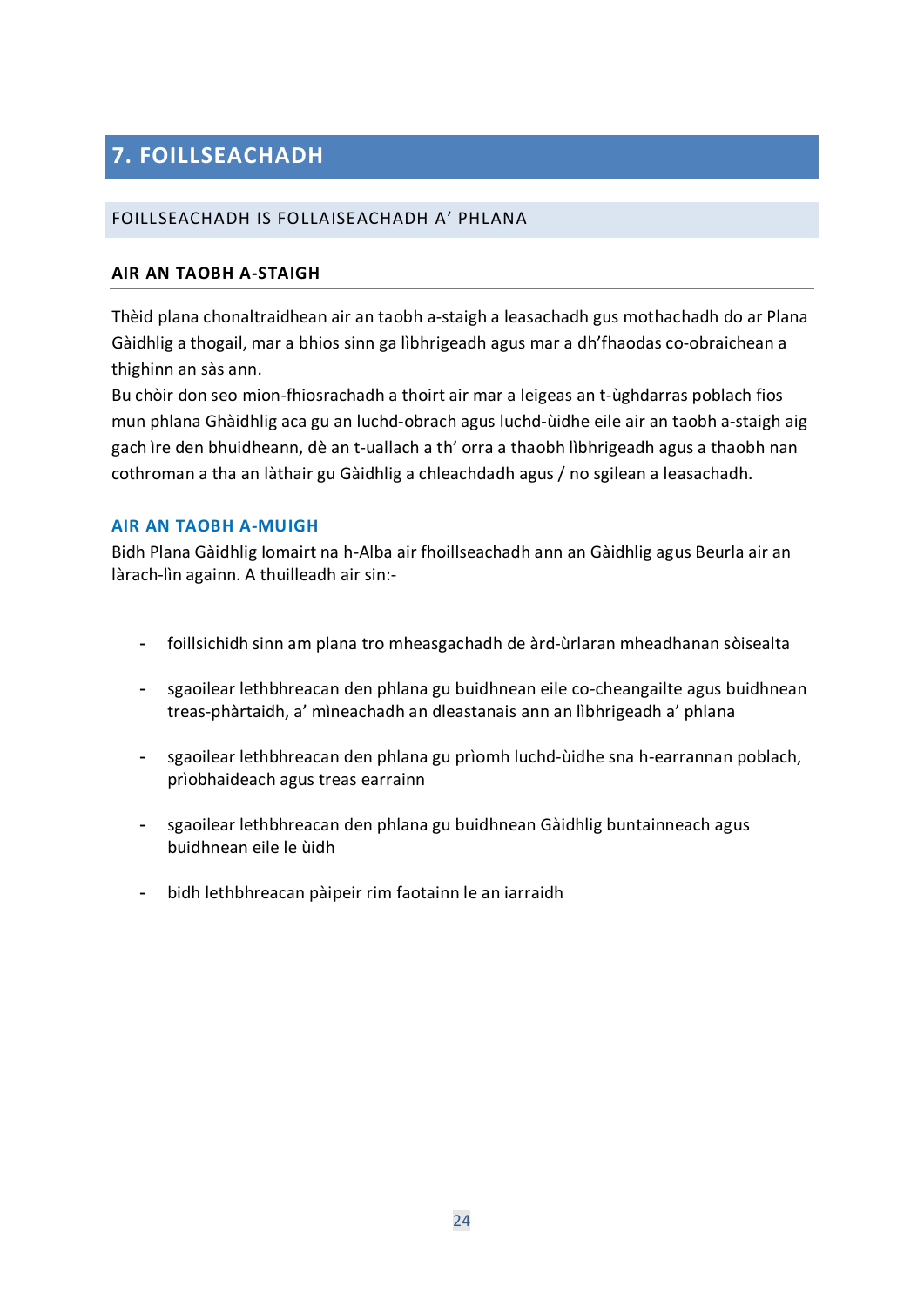# <span id="page-24-0"></span>**8. GOIREASACHADH A' PHLANA**

Thèid na gealltanasan taobh a-staigh a' Phlana Ghàidhlig seo a ghoireasachadh le Iomairt na h-Alba, bidh na cosgaisean air am prìomh-shruthadh taobh a-staigh bhuidseatan a th' ann mar-thà agus / no mar phàirt de phròiseasan ath-nuadhachaidh leantainneach.

# <span id="page-24-1"></span>**9. SGRÙDADH A' PHLANA**

**SOURCING THE PLANE** 

Cuiridh Iomairt na h-Alba aithisg adhartais bhliadhnail ri chèile a thèid a chur gu Bòrd na Gàidhlig agus a bhios ri faotainn leis a' phoball.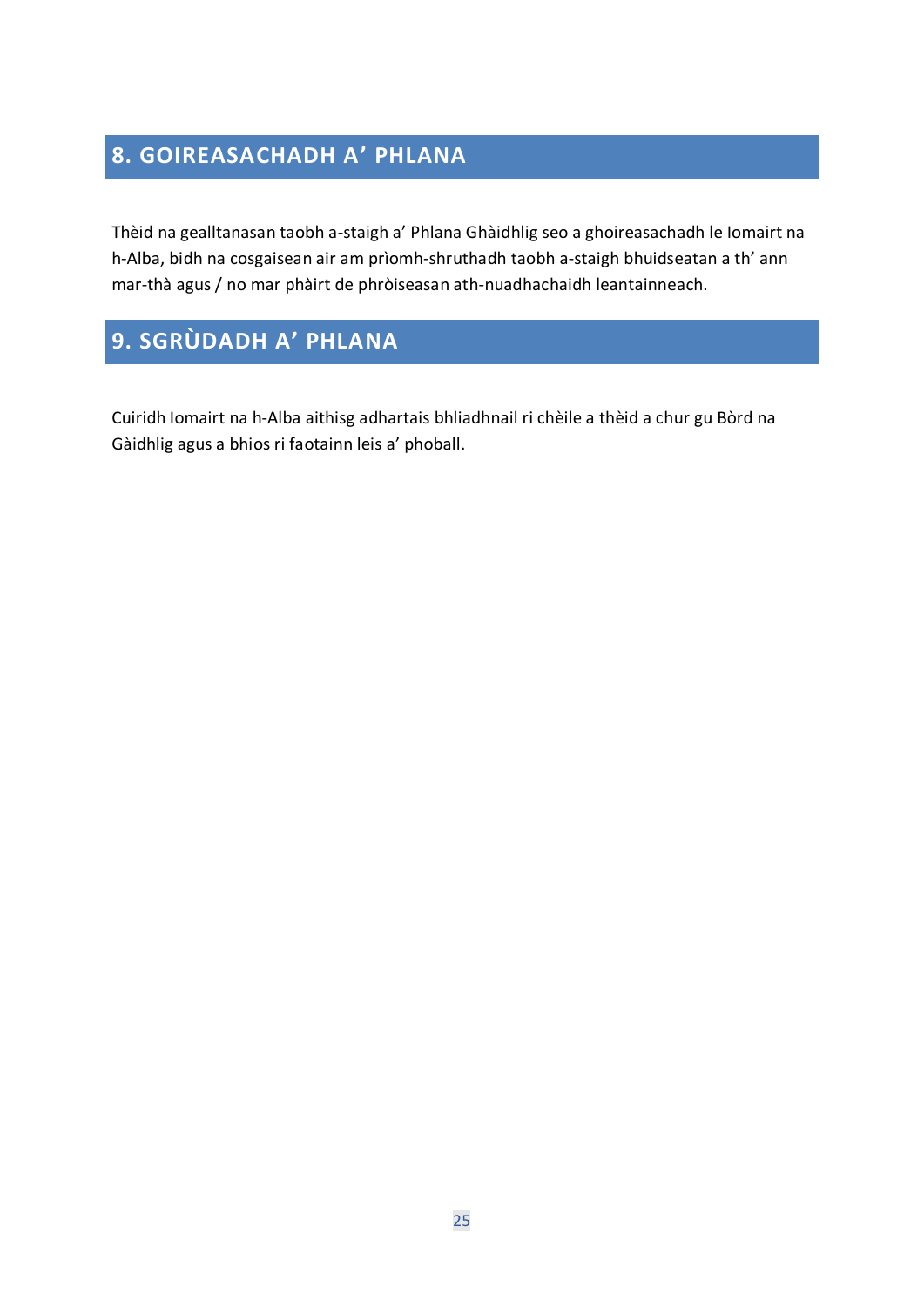# <span id="page-25-0"></span>**10. AM PLANA GÀIDHLIG SAN ÙGHDARRAS PHOBLACH**

#### <span id="page-25-1"></span>DLEASTANAS IOMLAN AIRSON A' PHLANA

*Tha uallach iomlan aig Àrd-Oifigear Iomairt na h-Alba airson deasachadh, lìbhrigeadh agus sgrùdadh Plana Gàidhlig Iomairt na h-Alba. Faodar conaltradh ris mar a leanas:-* 

*Adrian MacGillEasbaig Àrd-Oifigear Oifis an Àrd-Oifigeir Iomairt na h-Alba Cùirt Atrium 50 Sràid Bhatarlù Glaschu G2 6HQ*

*Àireamh Fòn:* 0141 468 6024 *Seòladh Puist-d: [Adrian.Gillespie@scotent.co.uk](mailto:Adrian.Gillespie@scotent.co.uk)*

### <span id="page-25-2"></span>UALLACH LÀITHEIL AIRSON A' PHLANA

*Tha uallach obrachaidh a thaobh lìbhrigeadh agus sgrùdadh Plana Gàidhlig Iomairt na h-Alba air Ceannard nan Seirbheisean Ro-innleachdail. Bu chòir do cheistean a thaobh obrachadh a' phlana, a bhith air an cur gu:*

*Susan Moore Roinn Ro-innleachd, Lìonraidhean is Lèirsinnean Iomairt na h-Alba Taigh Ùr Alderston Taigh Lannraig Nuadh, 1 Dove Wynd, Pàirc Gnothachais Shrath Chluaidh Bellshill ML4 3AD*

*Àireamh fòn:* 0300 013 3385 *Seòladh Puist-d: [susan.moore@scotent.co.uk](mailto:susan.moore@scotent.co.uk)*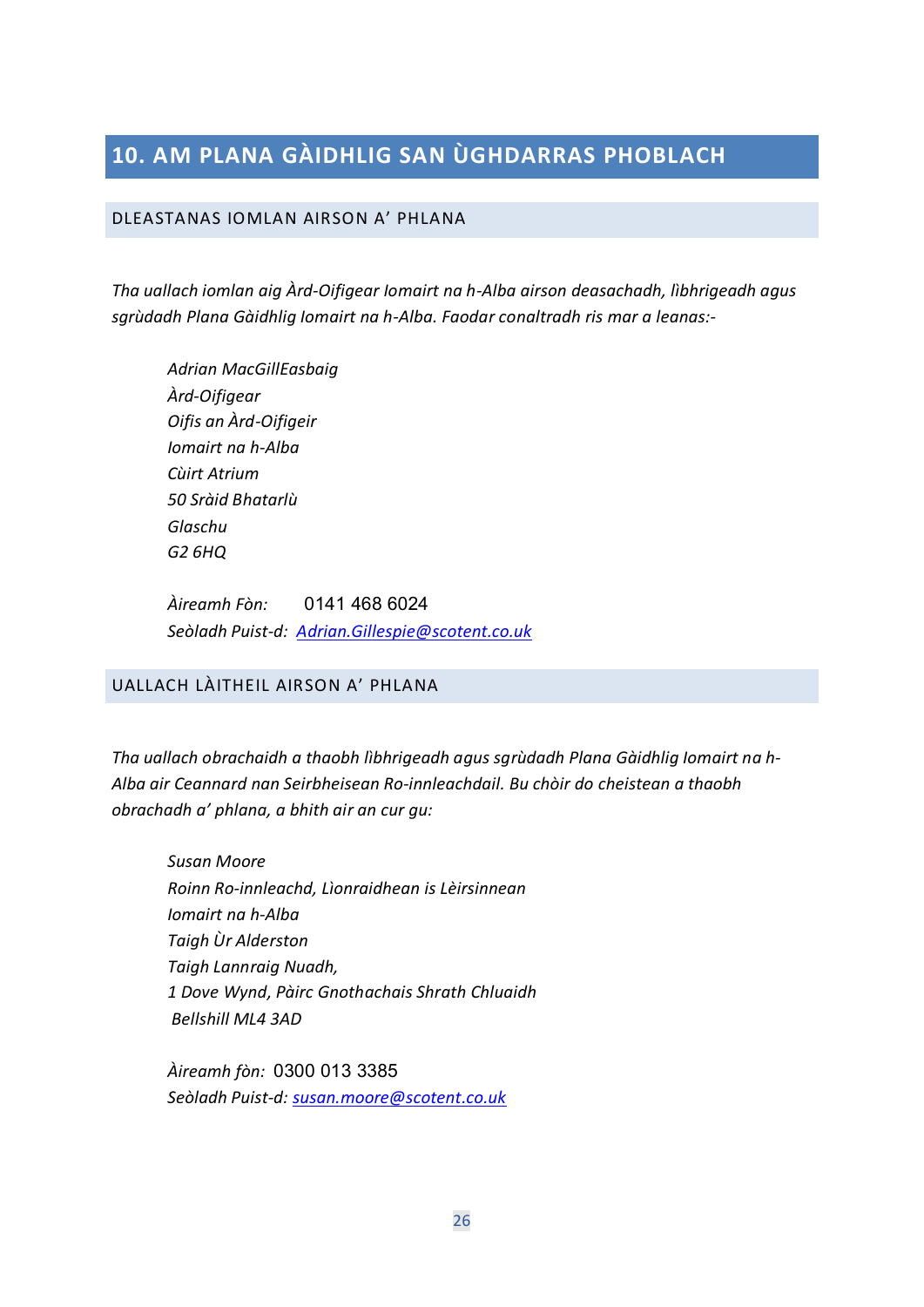### <span id="page-26-0"></span>BUIDHEANN SGRÙDAIDH IS BUILEACHAIDH NA GÀIDHLIG

Thèid uallach a chur air prìomh bhuidheann de riochdairean bho dhiofar roinnean tarsainn a' bhuidhinn, a' gabhail a-steach co-dhiù aon riochdaire bho HR, airson adhartas air buileachadh a' Phlana Ghàidhlig a leantainn agus aithris air. Coinnichidh am buidheann seo co-dhiù dà uair sa bhliadhna, a' cuideachadh leis a' phlana a neadachadh tarsainn a' bhuidhinn.

## <span id="page-26-1"></span>CONALTRADH LE LUCHD-OBRACH

Chaidh ciad suirbhidh air luchd-obrach uile a ghabhail os làimh aig fìor thoiseach ar n-obrach a' cruthachadh Plana Gàidhlig ann an Iomairt na h-Alba, a thog gu mòr air an ìre de luchdlabhairt Gàidhlig a th' againn sa bhuidheann agus an àireamh de cho-obraichean le ùidh anns a' chànan ionnsachadh. Thug seo dhuinn bun-loidhne agus chomharraich coobraichean iad fhèin gus comas a thoirt dhuinn conaltradh riutha ma bha iad air nochdadh gun robh iad ag iarraidh trèanadh sa Ghàidhlig.

Gus a dhol còmhla ris a' Phlana Ghàidhlig againn, tha sinn air plana chonaltraidhean air an taobh a-staigh a sgrìobhadh gus a dhèanamh cinnteach gu bheil sinn gu cunbhalach a' compàirteachadh le co-obraichean a thaobh an dleastanasan co-cheangailte ri buileachadh is sgrùdadh a' phlana.

## <span id="page-26-2"></span>BUIDHNEAN CO-CHEANGAILTE AGUS TREAS PHÀRTAIDH

Ann an tairgseachadh obair, iarraidh sinn air cunnradairean treas phàrtaidh beachdachadh dligheach a thoirt do chleachdadh na Gàidhlig agus mar as urrainn dhaibh cur ri slàinte a' chànain san àm ri teachd. Gus cuideachadh le seo, beachdaichidh Iomairt na h-Alba air notaichean stiùiridh a thoirt seachad mar thaic do threas phàrtaidhean.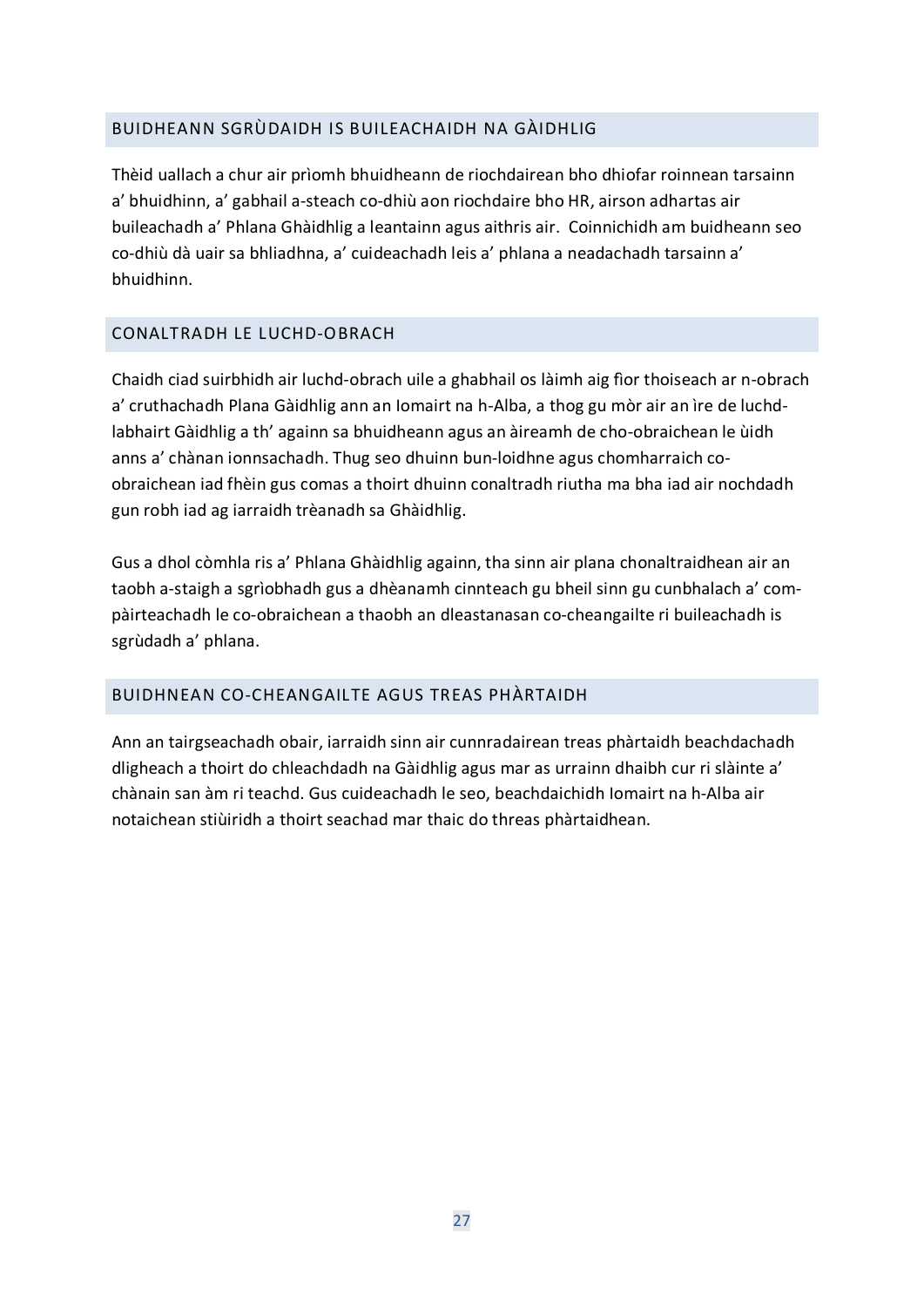# <span id="page-27-0"></span>**PÀIPEAR-TAIC 1 – SGRÙDADH COMAS GÀIDHLIG AIR AN TAOBH A-STAIGH**

Is e prìomh riatanas ann am planaichean Gàidhlig uile, sgrùdadh iomlanach a ghabhail os làimh de chomas Gàidhlig air an taobh a-staigh mar-thà, agus seo a cho-cheangal ri dealasan a' phlana. Tha Bòrd na Gàidhlig a' moladh gum bi seo air a ghabhail os làimh mar phàirt de dheasachadh a' phlana. [TO BE COMPLETED PRIOR TO SUBMISSION TO BORD NA GAIDHLIG IN JAN 2022]

Ged a bu chòir geàrr-iomradh air na toraidhean a thoirt san earrann ro-ràdh den phlana, bu chòir aithisg nas mionaidiche a bhith air a gabhail a-steach ann am Pàipear-taic 1.

Bu chòir don sgrùdadh comais Gàidhlig air an taobh a-staigh beachdachadh air na nithean a leanas:-

- An àireamh de chosnaichean aig a bheil comas labhairt, leughadh, sgrìobhadh agus tuigsinn ann an Gàidhlig agus an ìre de an sgilean.
- An àireamh de chosnaichean a' gabhail trèanadh os làimh ann an sgilean cànain Gàidhlig (gu pearsanta no san àite-obrach) agus an àireamh a tha a' nochdadh ùidh ann an sin a dhèanamh.
- Na roinnean agus/no làraichean taobh a-staigh a' bhuidhinn sa bheil iadsan air an comharrachadh gu h-àrd ag obair.
- An àireamh de dhreuchdan a tha mar-thà ainmichte mar fheadhainn sa bheil Gàidhlig na sgil obrach riatanach no ion-mhiannaichte.
- Na seirbheisean no na pròiseasan air an taobh a-staigh a tha mar-thà air an coileanadh tro mheadhan na Gàidhlig.